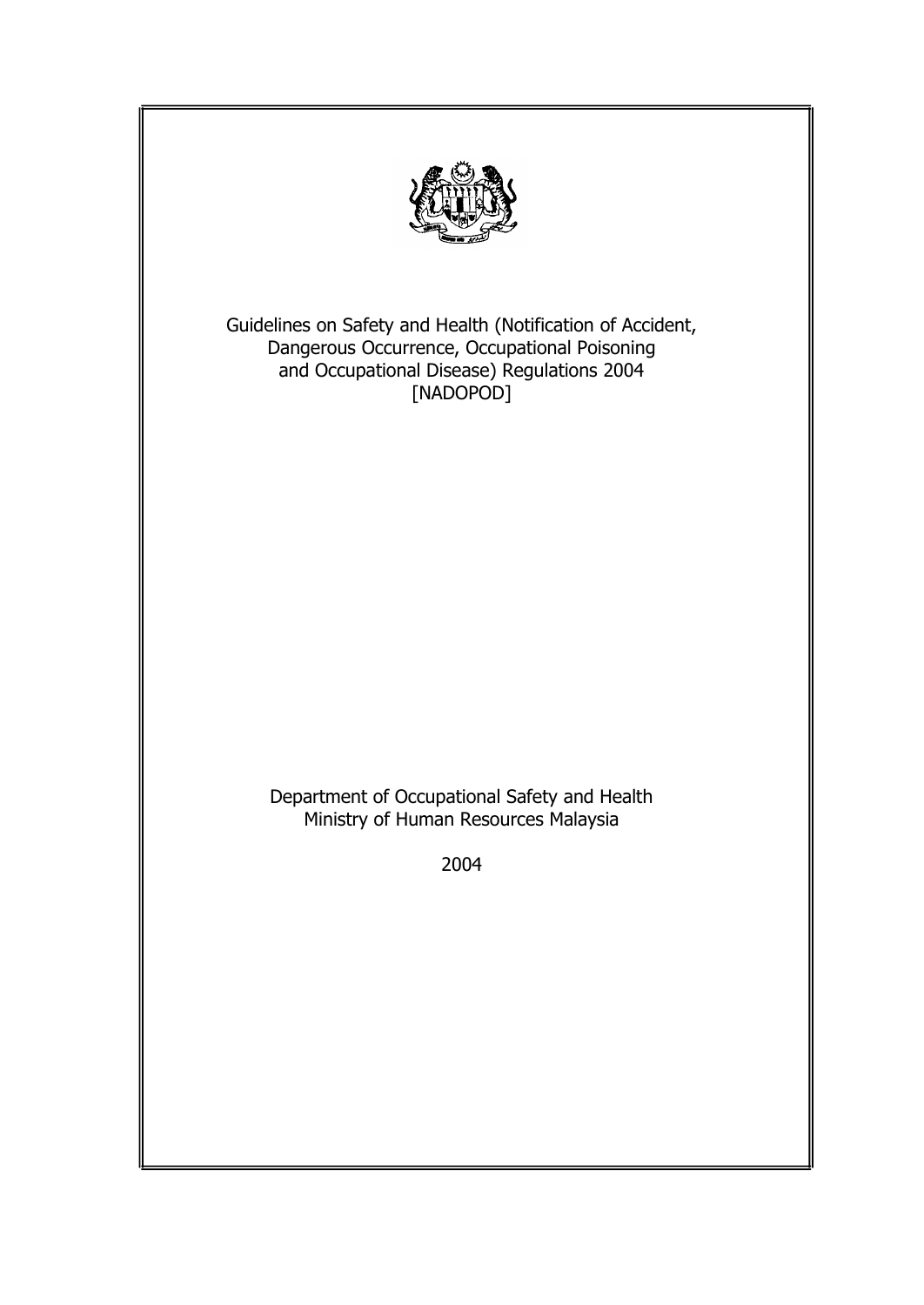#### Addresses of DOSH State Offices

Department of Occupational Safety and Health (Head Office) Aras 2, 3 & 4, Blok D3, Parcel D Pusat Pentadbiran Kerajaan Persekutuan 62502 Putrajaya Tel:03-88865000; Fax: 03-88892443

Department of Occupational Safety and Health W. Persekutuan Kuala Lumpur Tingkat 17, Menara PERKESO 281 Jalan Ampang 50534 Kuala Lumpur Tel:03-42576066 Fax:03-42572991

Department of Occupational Safety and Health Pulau Pinang Tingkat 4, Komplek Semplai Jalan Semplai 13700 Seberang Jaya, Pulau Pinang Tel:04-3991144 Fax:04-3908844

Department of Occupational Safety and Health **Terengganu** Tingkat 3, Wisma Persekutuan, Jalan Sultan Ismail 20200 Kuala Terengganu, Terengganu Tel:09-6225288 Fax:09-6236654

Department of Occupational Safety and Health Kelantan Tingkat 8, Bangunan Persekutuan, Jalan Bayam 15534 Kota Bharu, Kelantan Tel:09-7482875 Fax:09-7462809

Department of Occupational Safety and Health Sabah Lot. No. D7.4, Tingkat 7, Blok D Komplek KUWASA 49 Jalan Karamunsing 88000 Kota Kinabalu, Sabah Tel:088-235855 Fax:088-233367

Department of Occupational Safety and Health **Selangor** Tingkat 7, Wisma Consplant 2 No 7, Jalan SS16/1 47500 Subang Jaya, Selangor Tel:03-56380340 Fax:03-56389159

Department of Occupational Safety and Health Negeri Sembilan Tingkat 11, Wisma Persekutuan Jalan Dato Abdul Kadir 70000 Seremban, Negeri Sembilan Tel:06-7612828 Fax: 06-7643143

Department of Occupational Safety and Health Perak Tingkat 3, Bangunan Sri Kinta Jalan Sultan Idris 30000 Ipoh, Perak Tel:05-2549711/2417735 Fax:05-2555219

Department of Occupational Safety and Health Kedah/Perlis Tingkat 3, Wisma Persekutuan Jalan Kampong Baru 05534 Alor Setar, Kedah Tel:04-7308081 Fax:04-7329659

Department of Occupational Safety and Health Pahang Tingkat 3, Bangunan Persekutuan Jalan Gambut, 25000 Kuantan, Pahang Tel:09-5161014 Fax:09-5161215

Department of Occupational Safety and Health Sarawak Tingkat 13 & 14, Bangunan Somerset Gateway No. 9, Jalan Bukit Mata, 93100 Kuching, Sarawak Tel:082-242257 Fax:082-259846

Department of Occupational Safety and Health Johor Tingkat 9, Menara TJB Jalan Dato' Syed Mohd Mufti 80534 Johor Bahru, Johor Tel:07-2243076 Fax:07-2242667

Department of Occupational Safety and Health Melaka Tingkat 2, Wisma Datuk Hj Mohd Jalan Hang Tuah 75300 Melaka Tel:06-2826679 Fax:06-2826659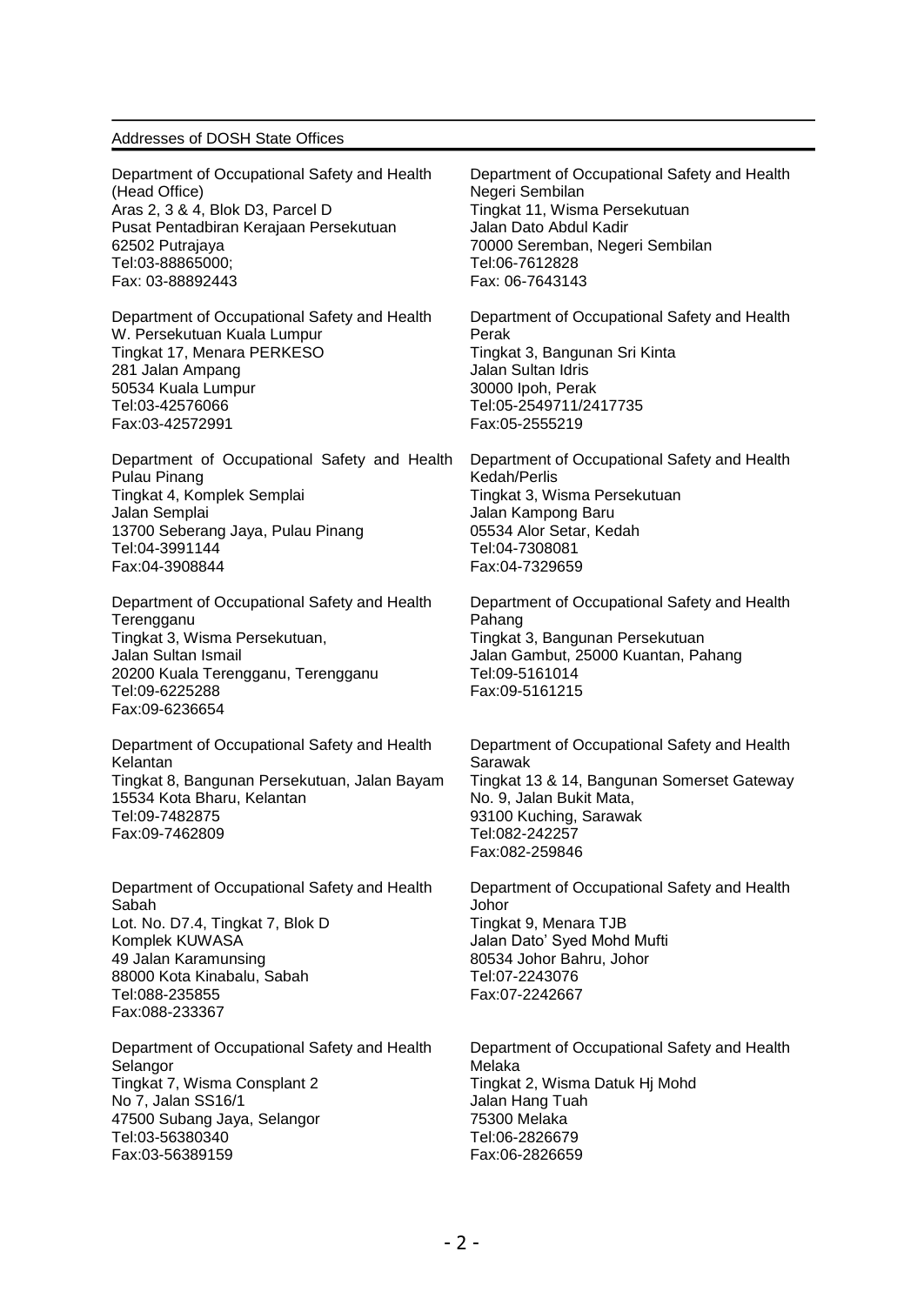# Chapter

|                            |                                                                                                                                                                                                                                                                                  |                                                                                                                                                                                                                                   |                                                                                                                                                                                                                                                                                                                                                                                                                                                                                                                                                                               | Page                       |
|----------------------------|----------------------------------------------------------------------------------------------------------------------------------------------------------------------------------------------------------------------------------------------------------------------------------|-----------------------------------------------------------------------------------------------------------------------------------------------------------------------------------------------------------------------------------|-------------------------------------------------------------------------------------------------------------------------------------------------------------------------------------------------------------------------------------------------------------------------------------------------------------------------------------------------------------------------------------------------------------------------------------------------------------------------------------------------------------------------------------------------------------------------------|----------------------------|
| 1.<br>2.<br>3.<br>4.<br>5. | Preface<br>Glossary of Terms<br>User's Guide<br>Notification and Record keeping<br>Deciding Whether a Case should be Notified<br>and Recorded                                                                                                                                    |                                                                                                                                                                                                                                   |                                                                                                                                                                                                                                                                                                                                                                                                                                                                                                                                                                               | 4<br>5<br>10<br>11<br>13   |
| 6.<br>7.<br>8.<br>9.<br>9. | Categories of Recordable Cases<br>The Mechanism of Notifying and Record keeping<br>Location, Retention and Maintenance of Records<br>Requirement of Further Information<br>Access to Records and Penalties for Failure<br>to Comply with Notifying and Record keeping Obligation |                                                                                                                                                                                                                                   |                                                                                                                                                                                                                                                                                                                                                                                                                                                                                                                                                                               | 21<br>22<br>24<br>27<br>27 |
|                            | Appendix 7                                                                                                                                                                                                                                                                       | Appendix 1 : Form JKKP 6<br>Appendix 2 : Form JKKP 7<br>Appendix 3 : Form JKKP 8<br>Appendix 4 : Form JKKP 9<br>Appendix 5 : Guide in filling the form JKKP 9<br>Appendix 6 : Form JKKP 10<br>: Guide in filling the form JKKP 10 |                                                                                                                                                                                                                                                                                                                                                                                                                                                                                                                                                                               |                            |
|                            | Table 1<br>Table 2<br>Table 3<br>Table 4<br>Table 5<br>Table 6<br>Table 7<br>Table 8<br>Table 9<br>Table 10<br>Table 11<br>Table 12<br>Table 13<br>Table 14<br>Table 15<br>Table 16<br>Table 17<br>Table 18                                                                      |                                                                                                                                                                                                                                   | Size of industry<br>Industrial sectors<br>Industrial classification<br>Area of location in the work place<br>Responsible person in a construction site<br>Classification dangerous occurrence<br>Status of employment<br>Classification of occupation (job description)<br>Classification for types of industrial accidents<br>Types of injury<br>Agent causing accident<br>Site of injury/Poisoning/Disease<br>Immediate causes of accident<br>Basic causes of accident<br>Types of hazard<br>Types of poisoning/disease<br>Route of entry<br>Mechanism of disease/poisoning |                            |
|                            | Table 19                                                                                                                                                                                                                                                                         | $\mathbf{1}$                                                                                                                                                                                                                      | Implication from the disease/poisoning                                                                                                                                                                                                                                                                                                                                                                                                                                                                                                                                        |                            |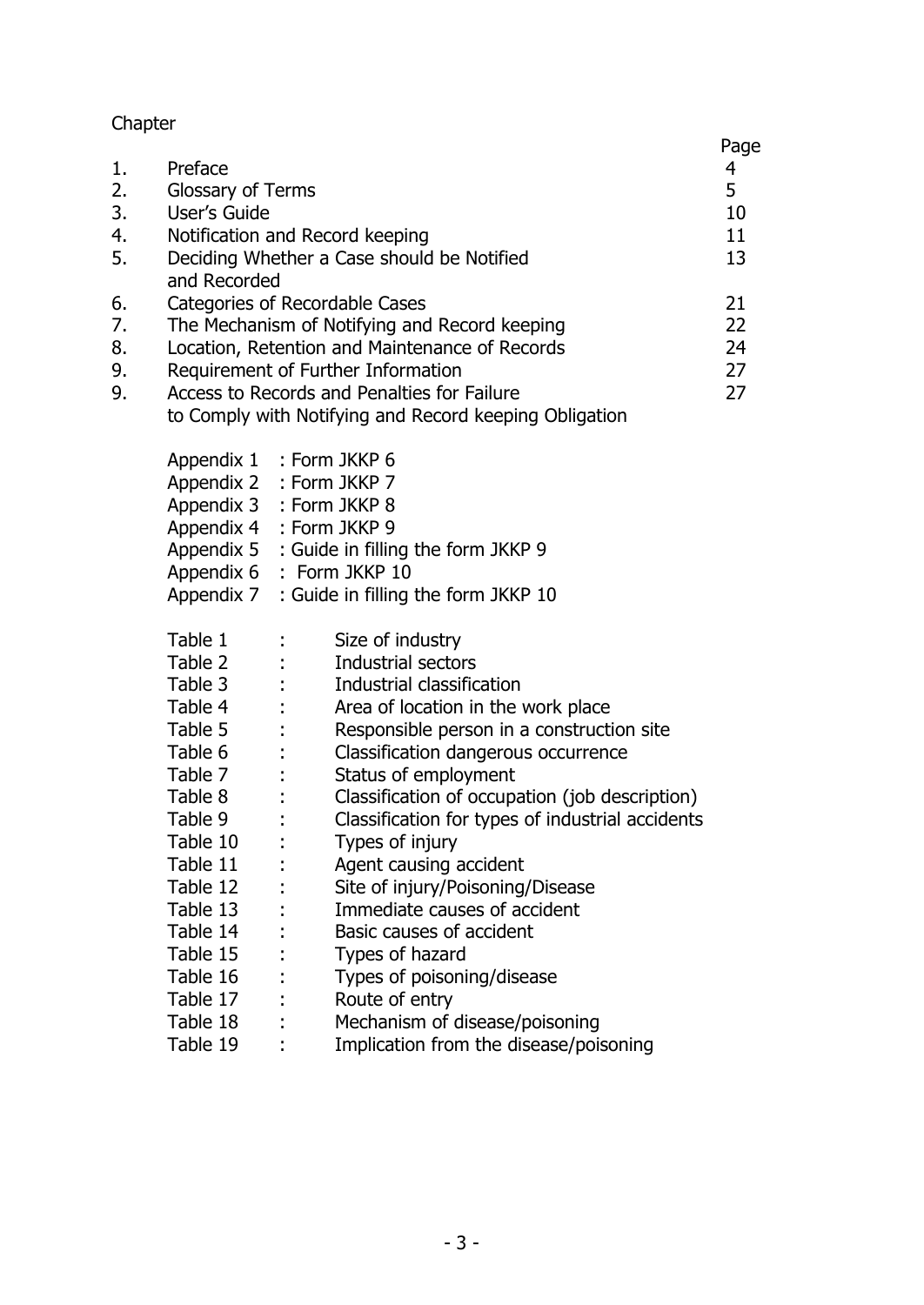### **1. Preface**

1.1. The Occupational Safety and Health Act of 1994 (Act 514) requires an employer to notify to the nearest Department of Occupational Safety and Health office of any accident, dangerous occurrence, occupational poisoning and occupational disease that has occurred in the place of work. The Act also stipulates every registered medical practitioner or medical officer attending to, or called in to visit, a patient whom he believes to be suffering from an occupational disease or poisoning to report the matter to the Director General. The Occupational Safety and Health (Notification of Accident, Dangerous Occurrence, Occupational Poisoning and Occupational Disease) Regulations 2004 [NADOPOD] provides further requirement and information on the notification method, procedure and process to be followed by the employer and the medical practitioner in pursuant to the requirements of section 32 of Act 514.

1.2. The main purpose of reporting the incidences stated under section 32 of Act 514 is for the authority (DOSH) to determine the underlying causes of the incidences in order for remedial actions to be taken to prevent similar occurrences in the future. At the same time, the data gathered would form important database for DOSH to carry out analysis and to come out with its strategic plan to administer and enforce the law. For this purpose, it is essential that data recorded by the employers are uniform to facilitate analysis and to assure the validity of the statistical results. Thus these guidelines provide official interpretations, answers, and explanations to questions employers would most frequently ask. It is not a regulation, but rather supplementary instructions for reporting and recordkeeping duties of employers stipulated under NADOPOD using the approved forms (**JKKP 6, JKKP 7** and **JKKP 8**).

1.3. For questions or other enquiries related to recordkeeping and reporting under NADOPOD that are not addressed in this publication, employers may contact the Department of Occupational Safety and Health (DOSH) state office serving their area. Addresses and telephone numbers for the DOSH state offices are listed in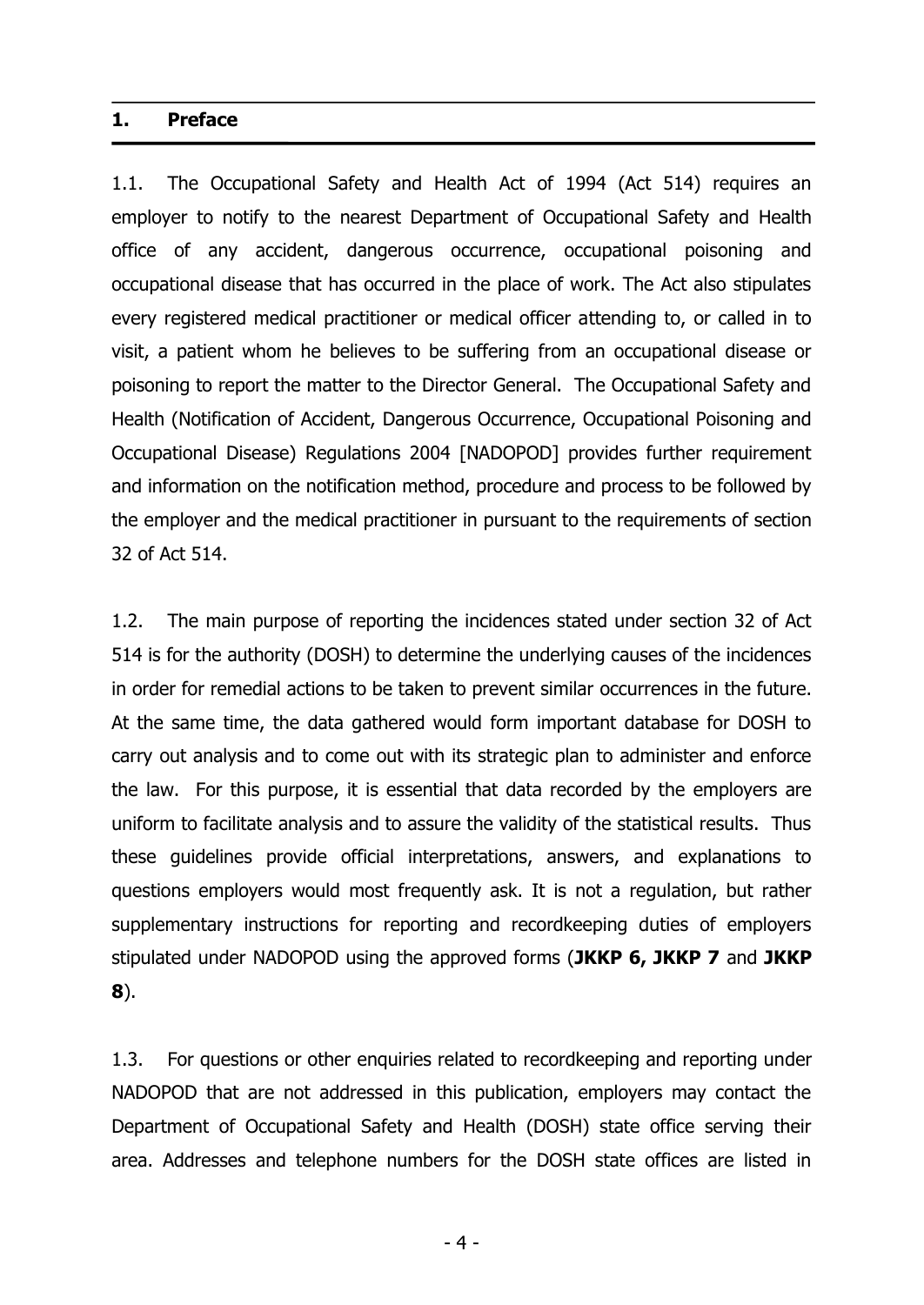these guidelines. Recordkeeping and reporting forms are available in this booklet and employers can make copies if necessary for the purpose of record keeping and reporting to DOSH.

1.4. The information included here deals only with the requirements for recording and reporting of occupational accidents, dangerous occurrences, occupational poisonings and occupational diseases under Act 514. Some employers may be subjected to additional recordkeeping and reporting requirements stipulated under other regulations made under Act 514, such as the requirements to keep records on exposure monitoring, medical surveillance program, training of workers etc. These requirements however are not covered in these guidelines. Employers may refer directly to the Act or the relevant regulations or contact the nearest DOSH state office for further information.

1.5. Recording of accidents and occupational poisonings or occupational diseases is necessary so as to ensure proper implementation and compliance with the Act. The records will also be helpful to employers and employees in identifying many of the factors that cause accidents, injuries or occupational poisonings or occupational diseases in their work places. Furthermore, these records will assist the safety and health officers to perform their duties in carrying out inspections of their work places.

1.6. This booklet summarises and provides basic instructions and guidelines to assist employers in fulfilling their record keeping and reporting obligations.

## **2. Glossary of Terms**

2.1 **Accident.** An occurrence arising out of or in the course of work which result in fatal injury or non-fatal injury.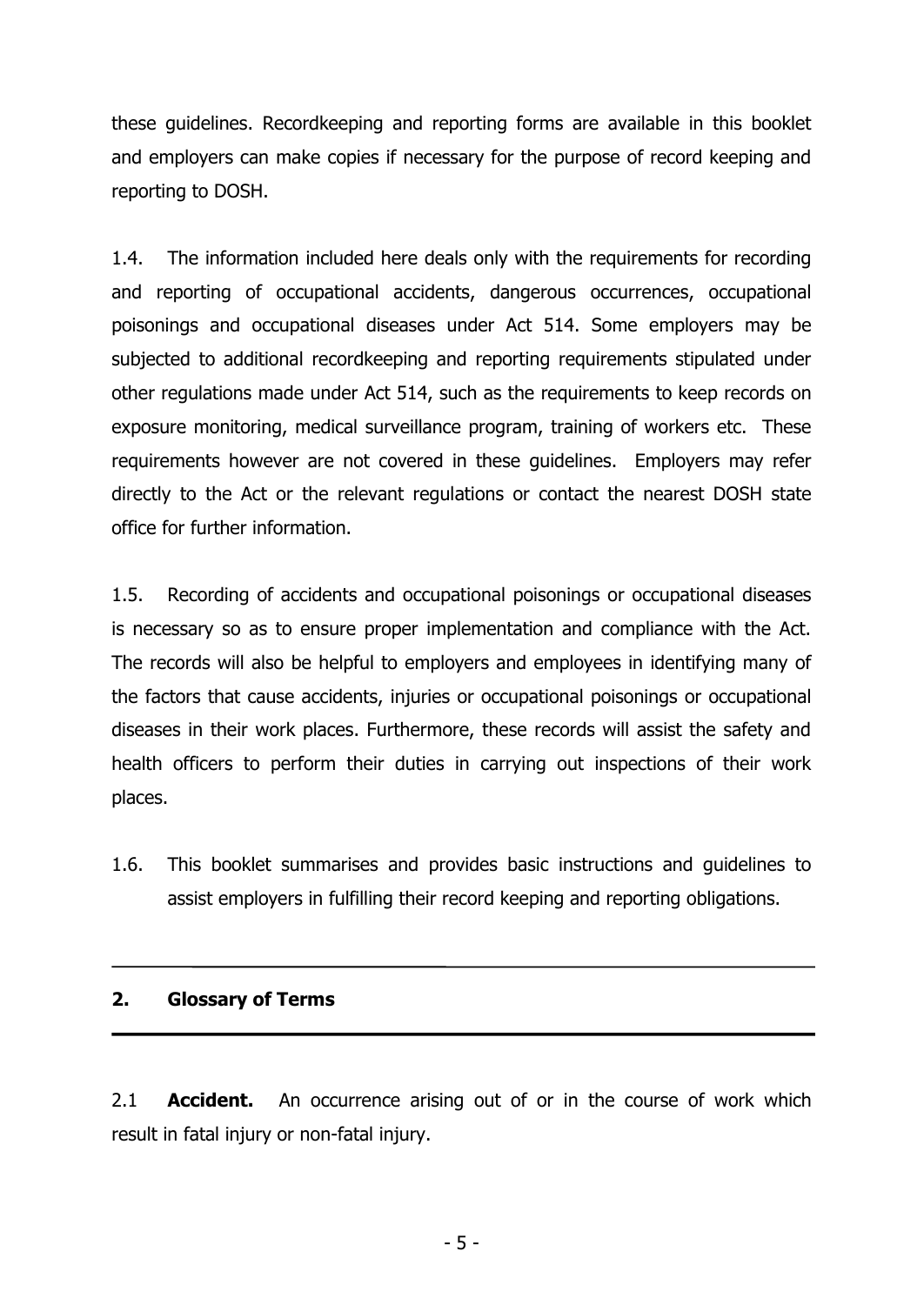2.2 **Dangerous occurrence**. An occurrence, which arises out of or in connection with work as, listed in **Table 6**.

2.3 **Employee.** A person who is employed for wages under a contract of service on or in connection with the work of an industry to which this Act applies and –

- a) who is directly employed by the principal employer on any work of, or incidental or preliminary to or connected with the work of, the industry, whether such work is done by the employee at the place of work or elsewhere;
- b) who is employed by or through an immediate employer at the place of work of the industry or under the supervision of the principal employer or his agent on work which is ordinarily part of the work of the industry or which is preliminary to the carried on in or incidental to the purpose of the industry; or
- c) whose services are temporarily lent or let on hire to the principal employer by person with whom the person whose services are so lent or let on hire has entered into a contract of service.

2.4 **Employer.** The immediate employer or the principal employer or both.

2.5 **Establishment.** A single physical location where business is conducted or where services or industrial operations are performed; the place where the employees report for work, operate from, or from which they are paid.

2.6 **Exposure.** The likelihood that a worker is or was subjected to some effect, influence, of any occupational hazards that can result in an occupational poisoning or occupational disease.

2.7 **Fatal injury**. An injury leading to immediate death or death within one year from the date of the accident.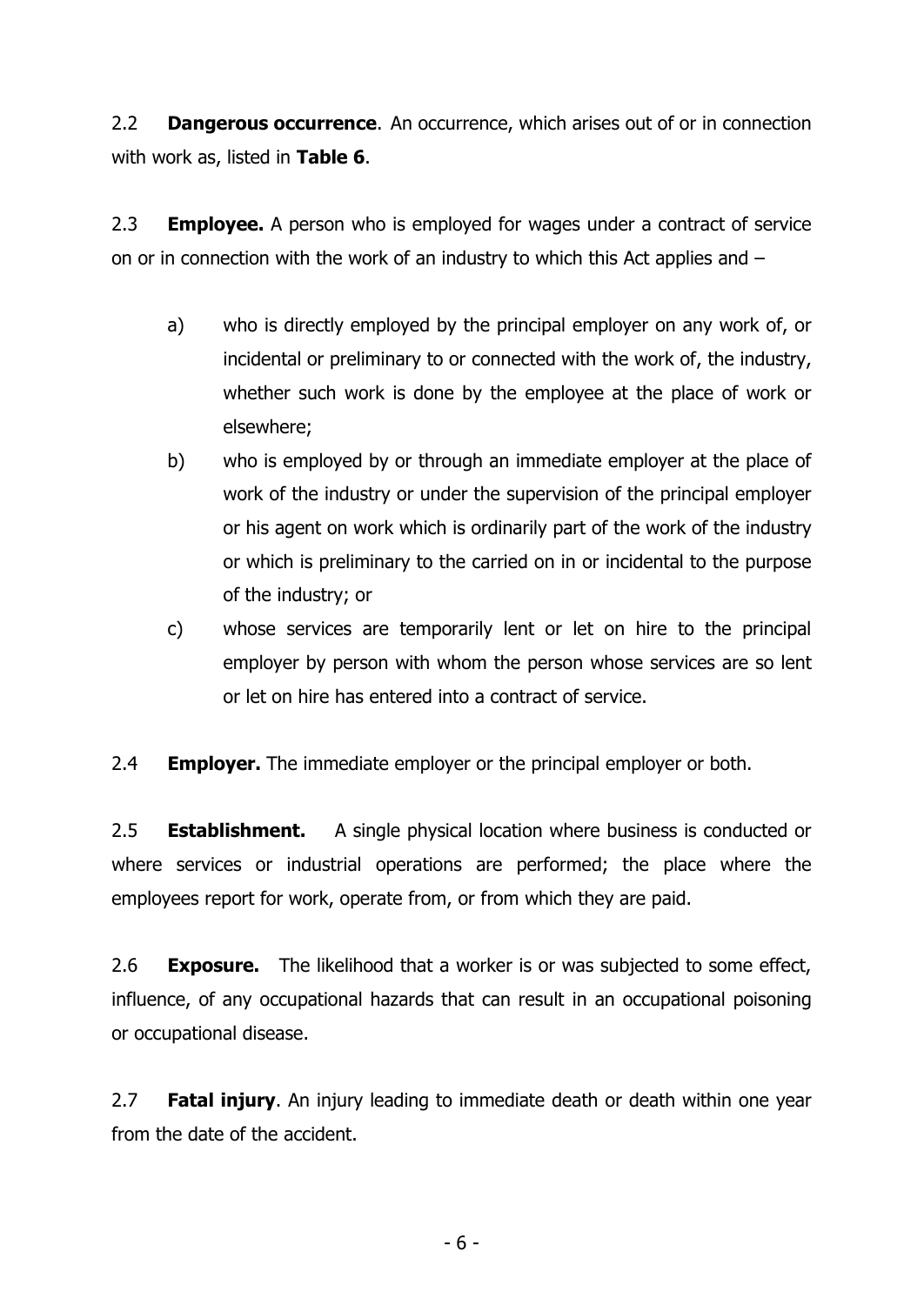2.8 **First aid.** Any one-time treatment and subsequent observation of minor scratches, cuts, burns, splinters, and so forth, which do not ordinarily require medical care. Such treatment and observation are considered first aid even though provided by a registered medical personnel. Examples of first aid cases are tetanus immunization, cleaning, flushing, soaking surface wounds, wound covering, hot or cold therapy, non-rigid support, eye patches, drilling fingernail or toenail, draining fluid from blister, massages, non prescription medication at non prescription strength and preventive administration of oxygen in the absence of symptom.

2.9 **First report of accident, dangerous occurrence, occupational poisoning and occupational disease.** A report submitted by telephone or fax or other means and on the form **JKKP 6 or JKKP 7** to the Department of Occupational Safety and Health.

2.10 **Register of Accident, Dangerous Occurrence, Occupational Poisoning**  and Occupational Disease (JKKP 8). The record keeping form used to list accidents, dangerous occurrence, occupational poisoning and occupational disease and to note the extent of each case for each year. The register should contain the following information: the calendar year covered, company's name, establishment address, fatality rate, severity rate, incident rate, frequency rate, signature of employer, title, and date.

2.11 **Lost-time**. Lost days (consecutive or not), counted from and including the day following the day of the accident, includes injury, diagnosis of occupational poisoning and occupational disease measured in calendar days, the employee was away from work.

(i) Lost workdays - away from work. The number of workdays (consecutive or not) on which the employee would have worked but could not because of occupational injury or occupational poisoning or occupational disease; or

 (ii) the employee was assigned to another job on a temporary basis; or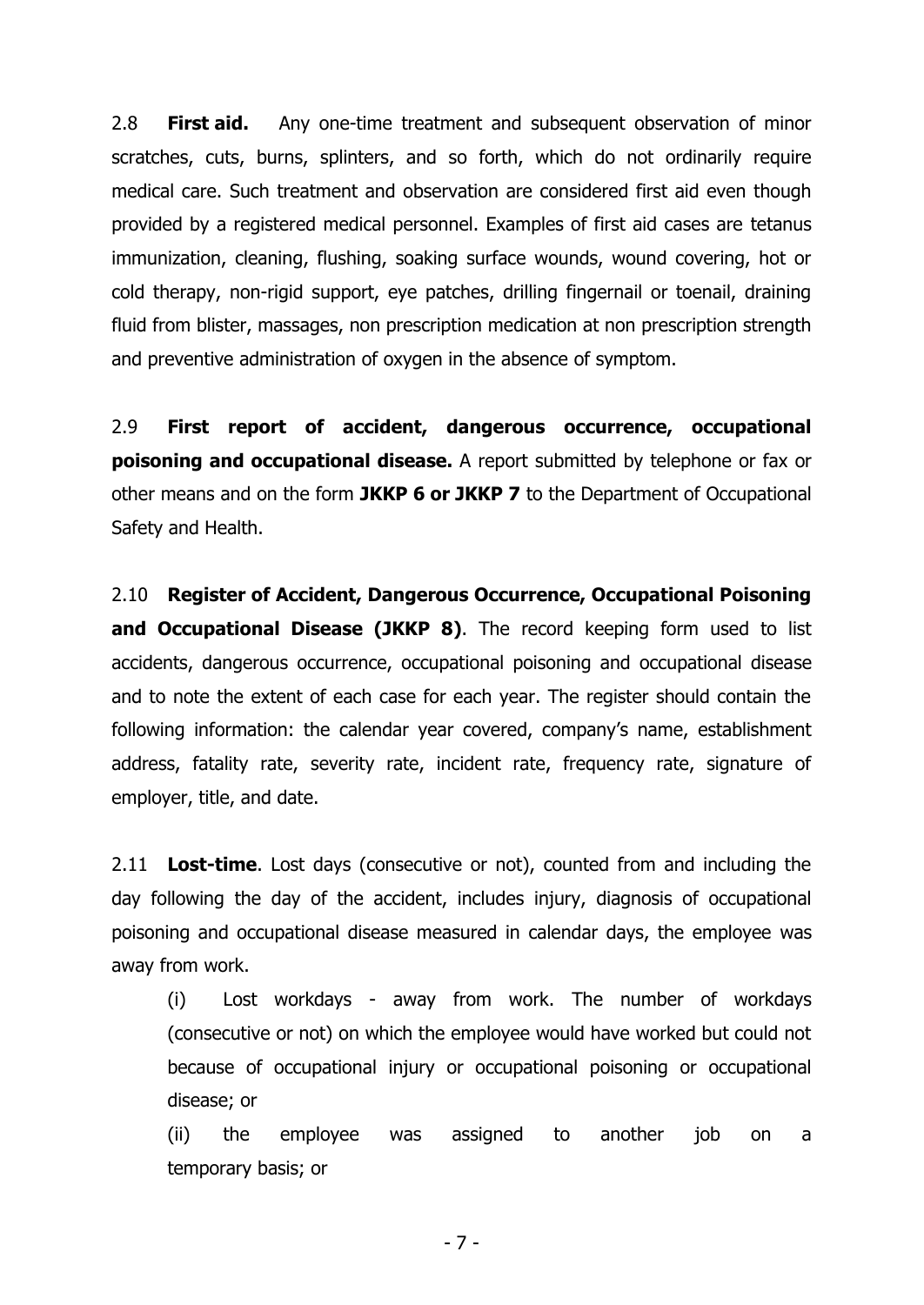- (iii) the employee worked at a permanent job less than full time; or
- (iv) the employee worked at a permanently assigned job but could not perform all duties normally connected with it.

**Note:** For fatal cases, the number of lost workdays is 6000 days.

The number of days away from work or days of restricted work activity does not include the day of injury or diagnosis of occupational poisoning or occupational disease.

2.12 **Lost workday cases.** Cases that involve days away from work or days of restricted work activity, or both.

2.13 **Medical treatment.** Includes treatment of injuries administered by a registered medical personnel. Medical treatment does not include first aid treatment (one-time treatment and subsequent observation of minor scratches, cuts, burns, splinters, and so forth, which do not ordinarily require medical care) even though provided by a registered medical personnel.

2.14 **Occupational health practitioner.** Persons trained in occupational health such as doctors, nurses and hygienist.

2.15 **Occupational injury.** Any injury such as a cut, fracture, sprain, amputation, etc., resulting from a work accident or from a single instantaneous exposure in the work environment.

**Note**: Conditions resulting from animal bites, including insect or snake bite, and from one-time exposure to chemicals while working are considered to be injuries.

2.16 **Occupational injuries and occupational poisoning/diseases, extent and outcome.** All recordable occupational injuries or occupational poisoning/diseases result in either: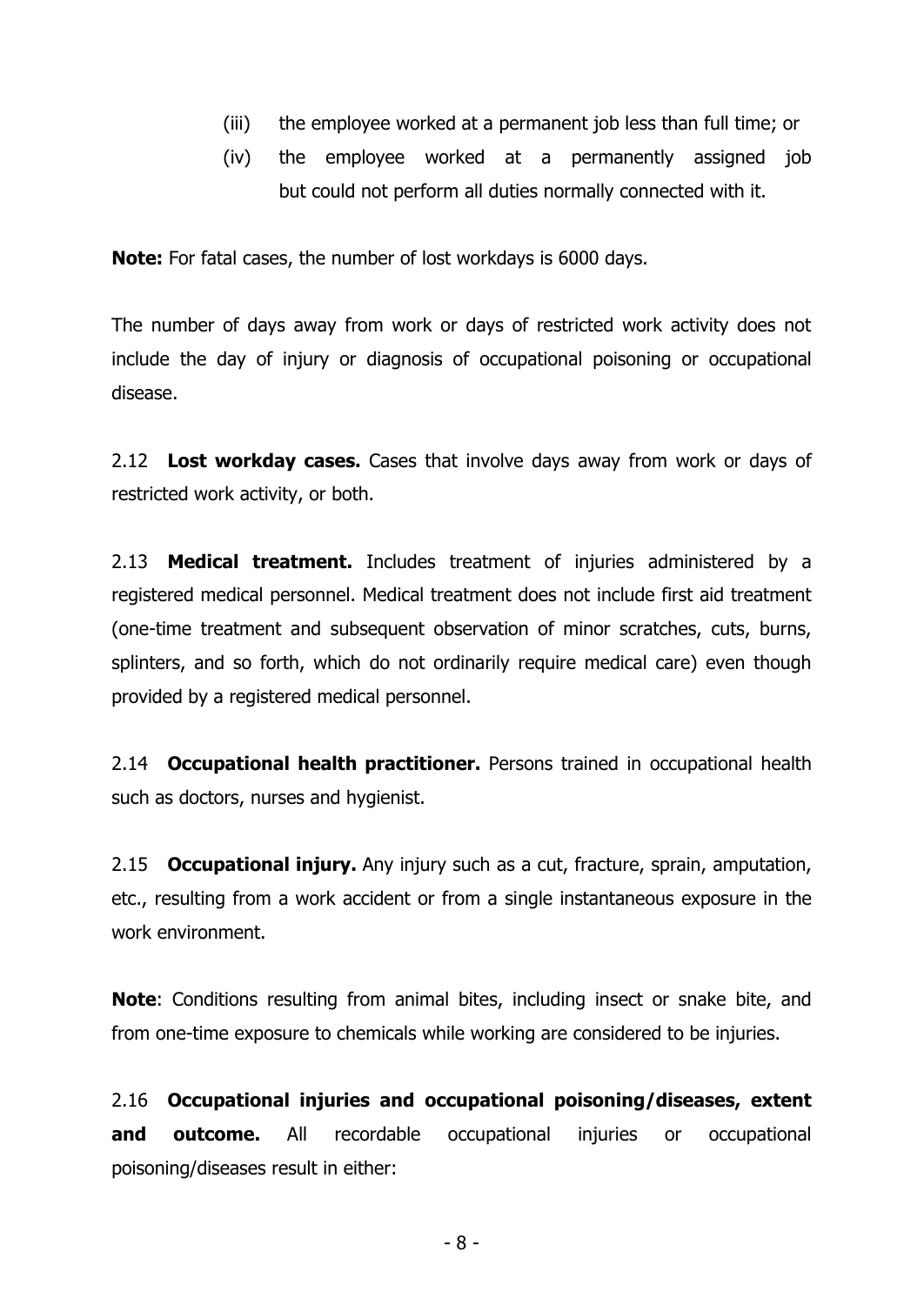- (a) Fatalities, i.e. immediate death or death within one year of the accident, the injury, or the illness;
- (b) Lost workday cases, other than fatalities, that result in lost workdays; or
- (c) non-fatal cases without lost workdays.

2.17 **Occupational poisoning or disease.** A poisoning or a disease arising out of or in connection with work and is of a class specifies in **Schedule 3**. It includes acute and chronic poisoning or disease which may be caused by inhalation, absorption, ingestion, or direct contact.

2.18 **Recordable cases.** All accidents and dangerous occurrences which have occurred; or all occupational poisonings or occupational diseases which have occurred or are likely to occur, arising out of or in connection with work, under his control, whether or not the accidents, dangerous occurrences, occupational poisonings and occupational diseases have been reported.

2.19 **Registered Medical Practitioner.** A professional that involves in the provision of occupational health services that includes occupational health doctor, occupational health nurse, occupational hygienist and ergonomist.

2.20 **Standard Industrial Classification (SIC).** An Industrial Classification, for use in the classification of establishments by type of activity in which engaged. Each establishment is assigned an industry code for its major activity which is determined by the product manufactured or service rendered. Establishments may be classified in 2, 3, 4 or 5-digit industries according to the degree of information available.

2.21 **Work environment.** Consists of the employer's premises and other locations where employees are engaged in work-related activities or are present as a condition of their employment. The work environment includes not only physical locations, but also the equipment or materials used by the employee during the course of his work.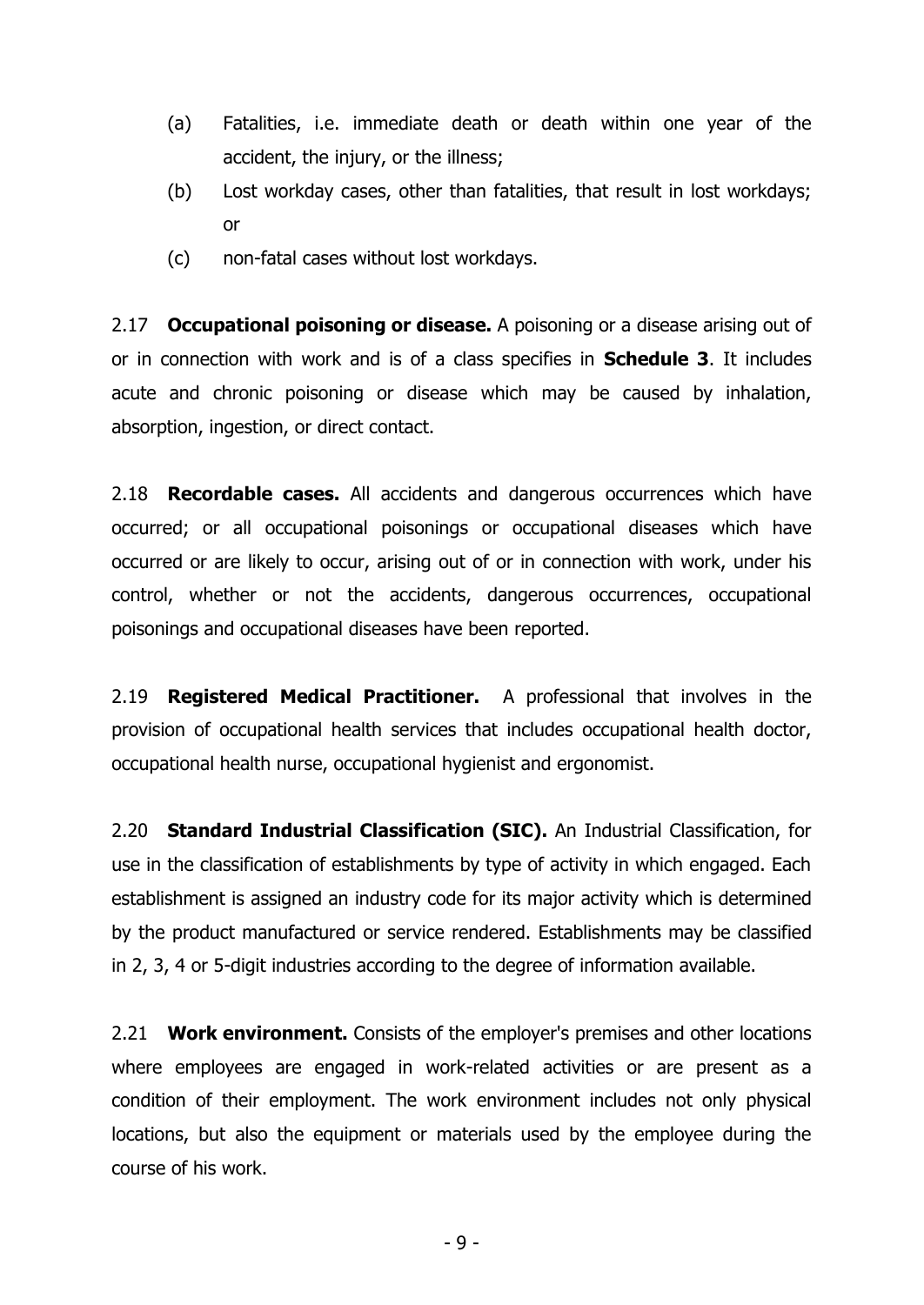## **3. User's Guide**

3.1. This document is formatted to make the information on recordkeeping and reporting easy to access and comprehend. Each chapter elaborated on the basic reporting and record keeping concepts and further define the subject matter.

- a) **Chapter 4** provides information that should enable you to determine whether or not your establishment must report and keep records of accidents and poisoning or diseases.
- b) **Chapter 5** provides a brief description of the types of decisions employers must make in the recordkeeping process. Also, this chapter shows how to distinguish between employees, whose injuries employers must record, and other workers at the establishment.
- c) **Chapter 6** outlines categories of recordable cases and how these cases are to be recorded in **JKKP 8** form.
- d) **Chapter 7** describes which forms should be used and how the forms should be completed.
- d) **Chapter 8** describes where the forms or records must be kept, how they should be updated, and the length of time they must be kept.
- e) **Chapter 9** describes the requirement of further information that may be requested by Director General.
- f) **Chapter 10** describes employer obligations for reporting and recording occupational injuries and occupational poisoning or occupational diseases.

The appendixes and tables provide a guide for completing the forms **JKKP 9** and **JKKP 10**.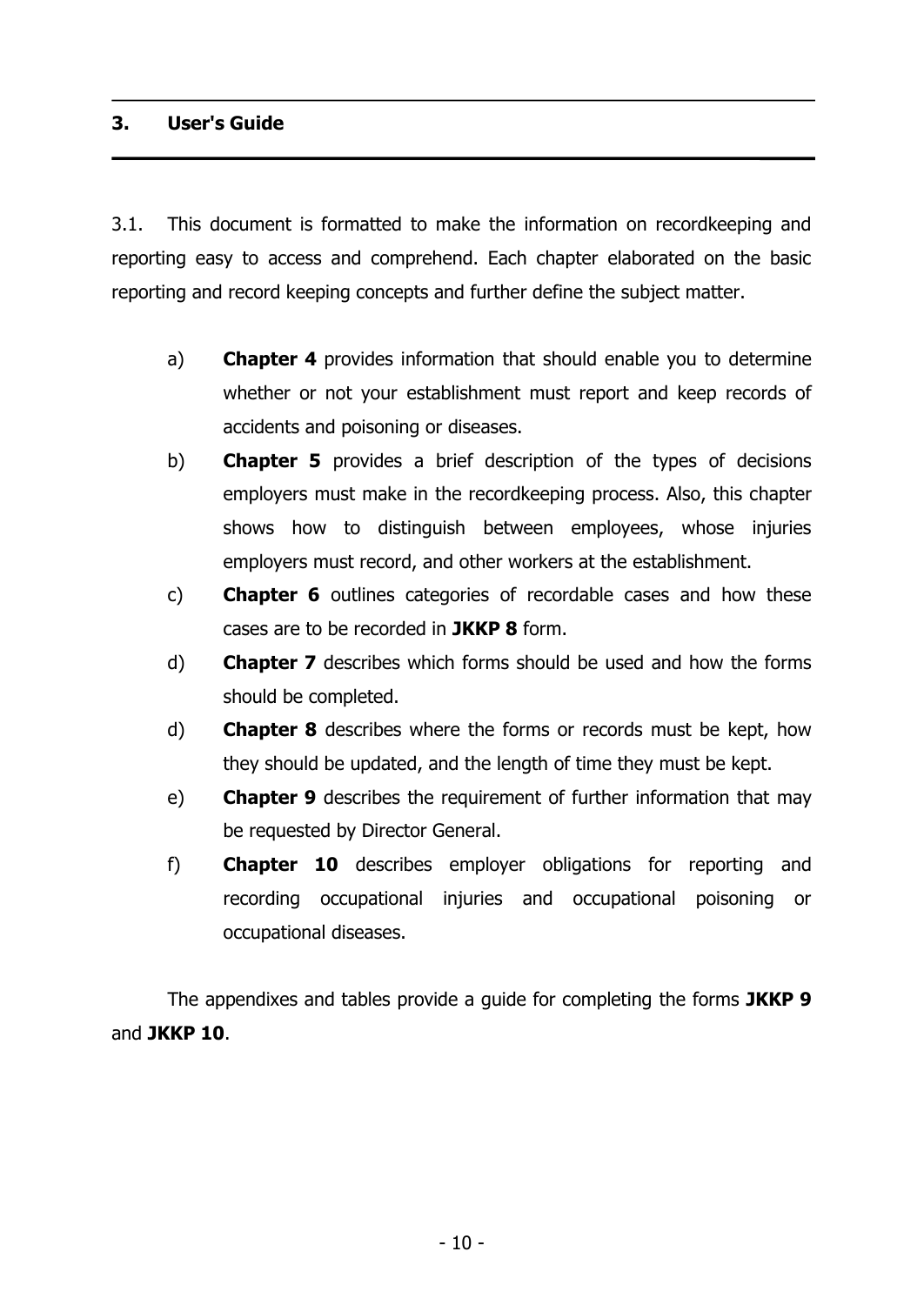## **4. NOTIFICATION AND RECORD KEEPING**

Section 32 of the Occupational Safety and Health Act states that an employer shall notify the nearest DOSH office of any accident, dangerous occurrence, occupational poisoning or occupational disease which has occurred or is likely to occur at the place of work.

4(a) Notification

i. Employer and Self-Employed. The responsibility to notify accidents, dangerous occurrence, occupational poisoning and occupational disease falls on the employer and self-employed.

ii. Registered Medical Practitioner. Every medical practitioner or medical officer attending to, or called in to visit, a patient whom he believes to be suffering from any of the occupational poisoning or occupational disease listed in **Third Schedule** or **Table 16**, must report the matter to the Director General within 7 days using the approved form (**JKKP 7**).

4(b) Record keeping

i. Employer and Self-Employed. All employers and self-employed have to maintain records of all accidents, dangerous occurrences, occupational poisonings and occupational diseases that had occurred at their place of work.

4.1. The notification and record keeping requirements of the Act 514 apply to all employers in the industrial sectors listed in the First Schedule of the Act. The industries are:-

- 1. Manufacturing
- 2. Mining and quarrying
- 3. Construction
- 4. Agriculture, forestry, and fishing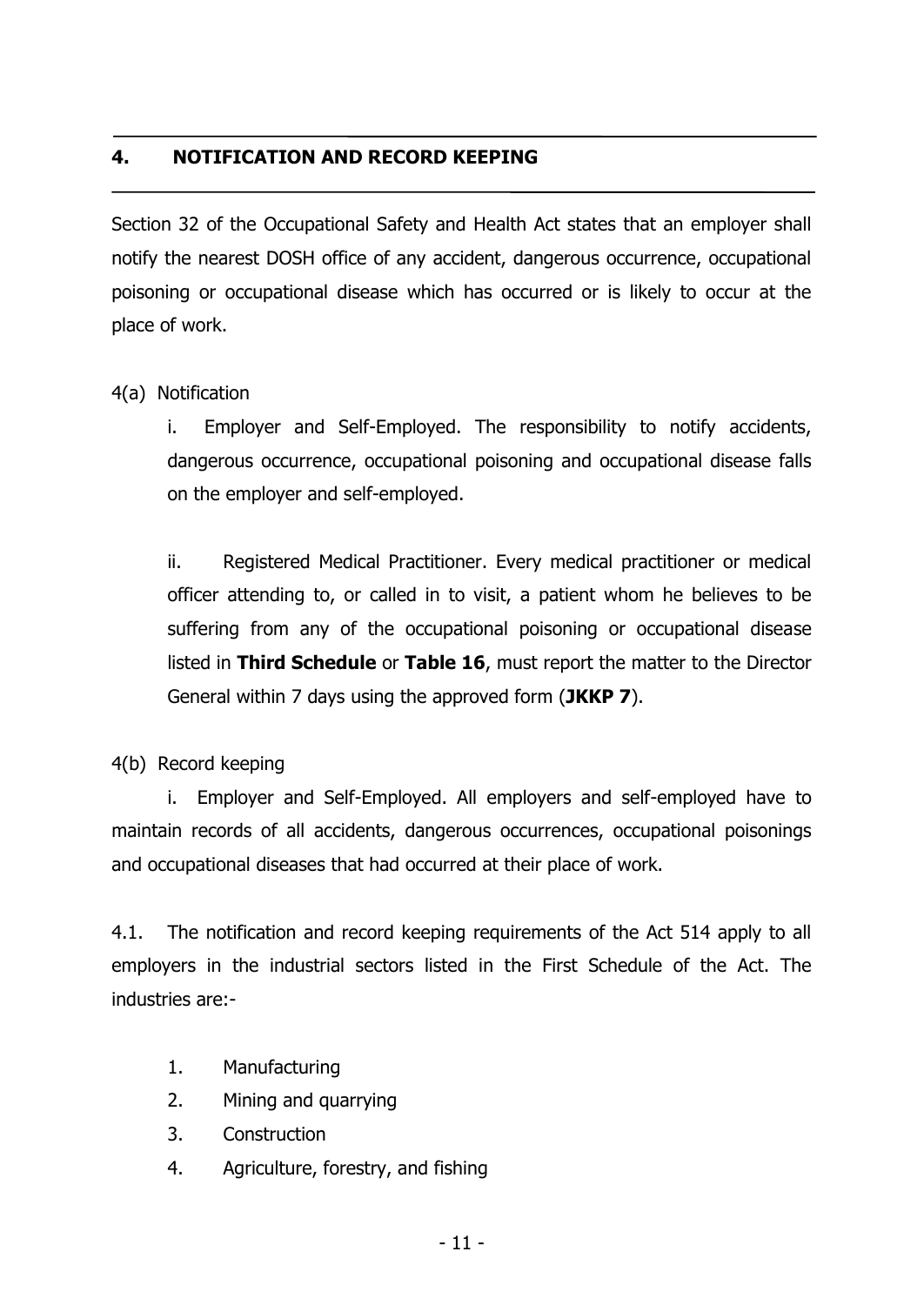- 5. Utilities:
	- (a) electricity;
	- (b) gas;
	- (c) water; and
	- (d) sanitary services
- 6. Transport, storage and communication
- 7. Wholesale and retail trades
- 8. Hotels and restaurants
- 9. Finance, insurance, real estate and business services
- 10. Public services and statutory authorities

4.2. If employers in any of the industries listed above have more than one establishment, records must be kept for each individual establishment.

4.3 In some work situations where there are more than one employer in a workplace the responsibility to notify and report falls on the employer who has the overall control of the work place. For example, an organization hires contractors to work in its plant or work place, and an accident occurred injuring one of the contractor's employee, the hiring organization should report the incident to DOSH. This does not relief the responsibility of the immediate employer. The immediate employer, that is the contractor, should also submit his report.

4.4 The responsibility to record the incident in form **JKKP 8** also applies to both the principal and immediate employer. The principal employer should record the status of employment of the employee as contractor and the contractor should record it as employee.

4.5. Employers of domestic helpers working in private residence belonging to the employers and doing housekeeping or child minding or both do not have to report and keep record of accidents or diseases.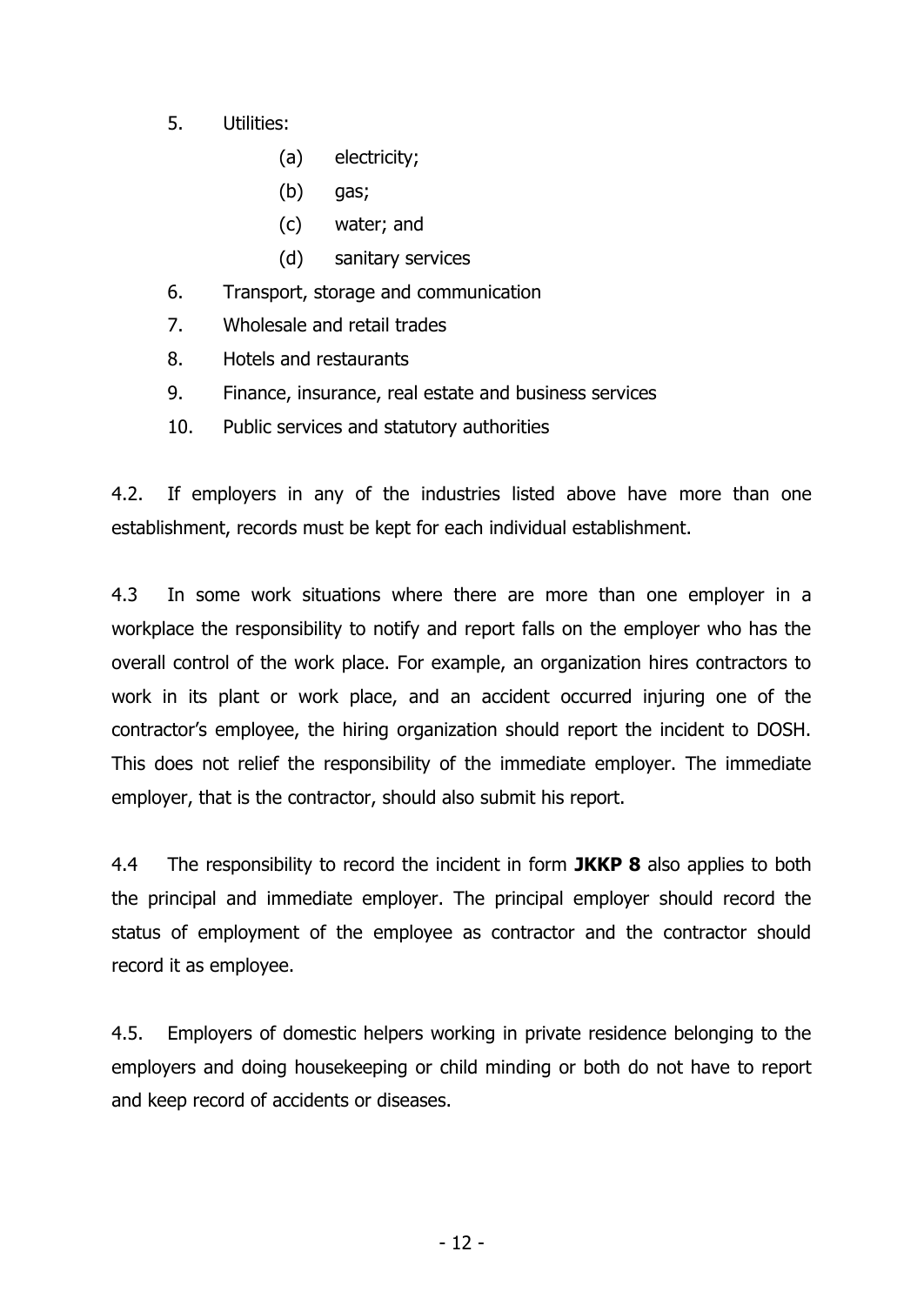## **5. Deciding Whether a Case Should be Notified and Recorded**

5.1. This chapter presents guidelines for determining how an accident, dangerous occurrence, occupational poisoning and occupational disease must be notified and recorded under Occupational Safety and Health (Notification of Accident, Dangerous Occurrence, Occupational Poisoning and Occupational Disease) Regulations 2004 reporting and recordkeeping requirements.

5.2. (a) Employers must report and maintain injury and occupational poisoning and occupational disease records for their own employees at each of their establishments and must notify any injury or occupational poisoning or occupational disease of any other persons who may be working temporarily in their establishment or on one of their job locations at the time of an injury or occupational poisoning or occupational disease exposure occurs.

(b) Employee status generally exists for notification and record keeping purposes when the employer supervises not only the output, product, or result to be accomplished by the person's work, but also the details, means, methods, and processes by which the work is accomplished. This means the employer who supervises the employee's day-to-day activities is responsible for reporting and recording the injuries and occupational poisoning and occupational disease which include the employees of any independent contractors.

5.3. Section 32 of Act 514 provide the basic definition of the types of cases to be notified:

........any accident, dangerous occurrence, occupational poisoning or occupational disease which has occurred or is likely to occur at the place of work.

Regulations 5, 7 and 10 of the Occupational Safety and Health (Notification of Accident, Dangerous Occurrence, Occupational Poisoning and Occupational Disease)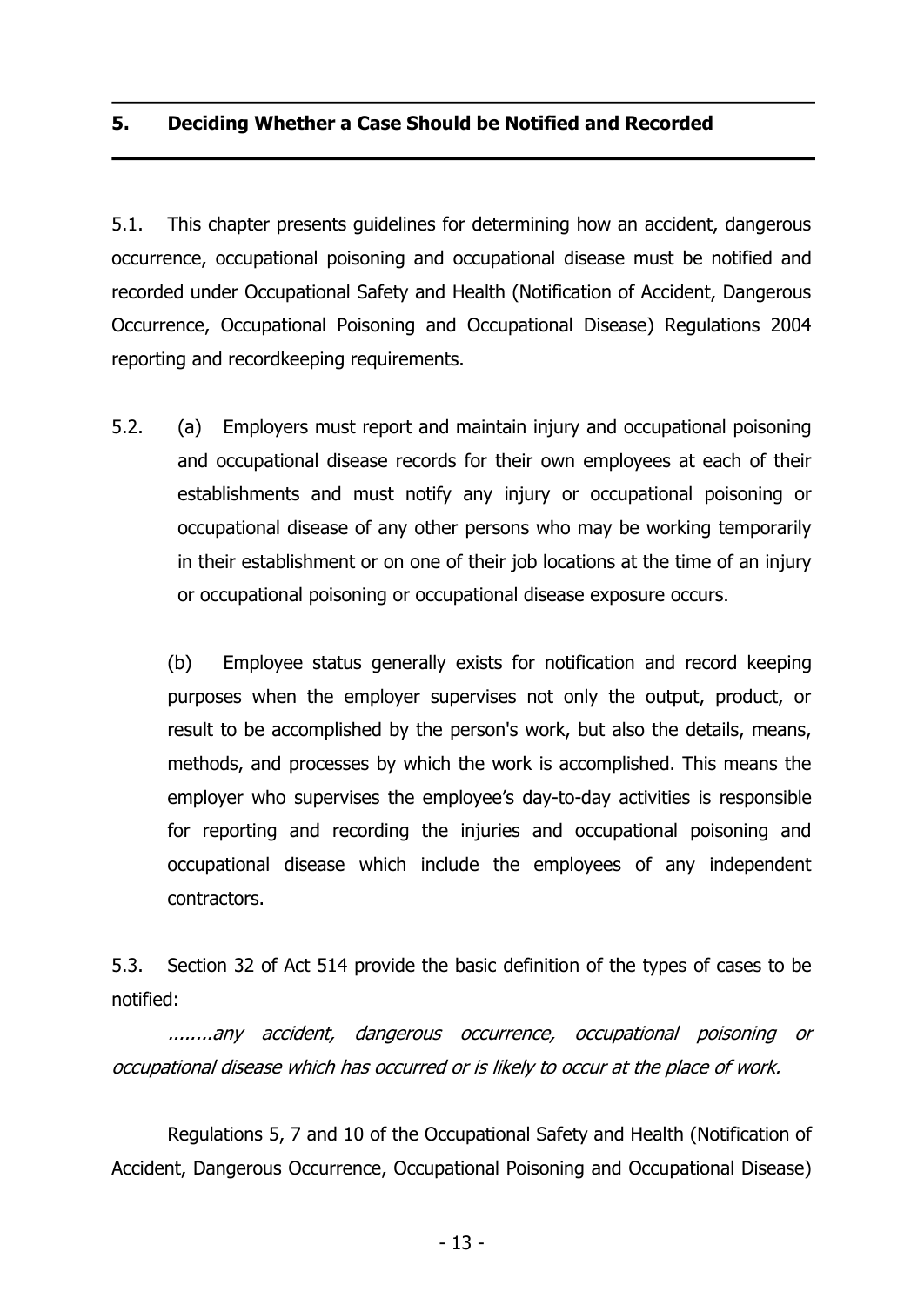Regulations 2004 contains the requirements of reportable and recordable injuries and occupational poisoning and occupational disease. These requirements provide sufficient guidance for the analysis of the vast majority of cases to be reported and recorded under Act 514. Chart 1 present this methodology in flowchart form and outlines the procedure employers should apply in notifying and recording a particular case.

The decision making process consists of five steps:

- Step 1 Determine whether a case occurred; that is, whether there was death, dangerous occurrence, poisoning, disease, or an injury;
- Step 2 Establish that the case was work related; that it resulted from an event or exposure in the work environment;
- Step 3 Decide whether the case is an accident or dangerous occurrence or an occupational poisoning or occupational disease; and
- Step 4 If the case is an occupational poisoning or occupational disease, notify using form **JKKP 7**, record and check the appropriate occupational poisoning or occupational disease category on the **JKKP 8** form; or
- Step 5 If the case is death, serious bodily injury or dangerous occurrence notify the case immediately by the quickest means, then send a written report using form **JKKP 6** within seven days and together with other case record in the form **JKKP 8**. Seven days means seven working days, only the form JKKP 6 is to be submitted within seven days. This case should also be recorded in the form **JKKP 8**.

5.4. The first step in the decision making process is the determination of whether or not an accident, dangerous occurrence, injury or occupational poisoning or occupational disease has occurred. In most instances, recognition of these injuries and occupational poisoning or occupational disease is a fairly simple matter. However, some situations may need further clarification. Examples:-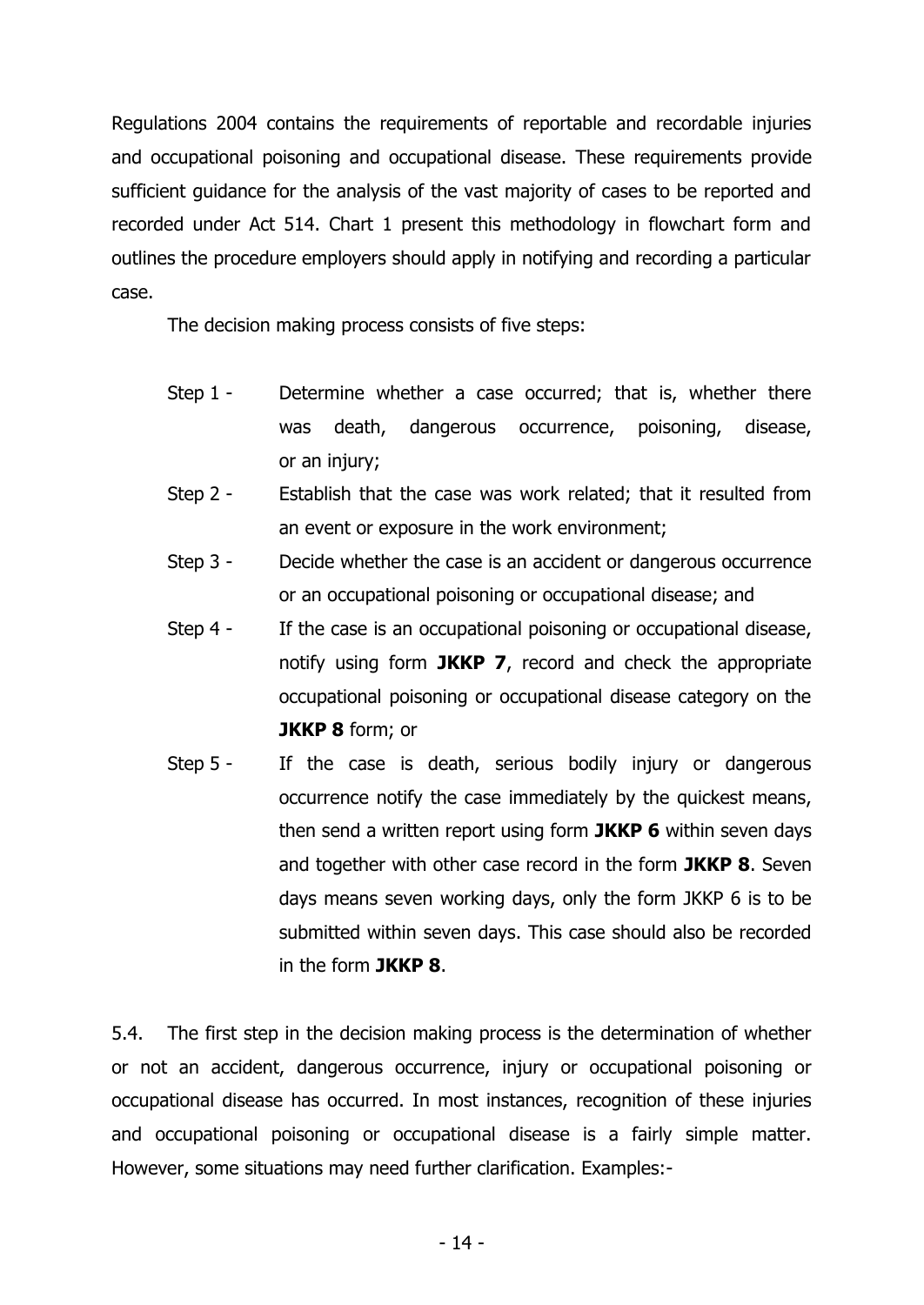(a) Hospitalization for observation.

If an employee goes to or is sent to a hospital for a brief period of time for observation, it is not reportable or recordable, provided no medical treatment was given, or no illness was recognized. The determining factor is not that the employee went to the hospital, but whether the incident is reportable or recordable as a work-related illness or as an injury requiring medical treatment or involving serious bodily injury, or incapacity for carrying out his normal job.

When an injured employee is given medical leave less than five days and goes to work for a few days and then given few more days medical leave for his injury then the injury is not considered a serious bodily injury. A serious bodily injury is one that prevent the employee from working for more than four days continuously. But if the additional medical leave is more than four days continuously, then the injury is deem to be serious and is notifiable.

(b) Differentiating a new case from the recurrence of a previous injury or occupational poisoning or occupational disease.

Employers are required to make a report using form **JKKP 6** or **JKKP 7** and new entries on form **JKKP 8** for each new reportable or recordable injury or occupational poisoning or occupational disease. However, new entries should not be made for the recurrence of symptoms from previous cases, and it is sometimes difficult to decide whether or not a situation is a new case or a recurrence. The following guidelines address this problem:

(i) **Injuries.** The aggravation of a previous injury almost always results from some new incident involving the employee (such as a slip, trip, fall, etc.). Consequently, when work related, these incidents should be recorded as new cases.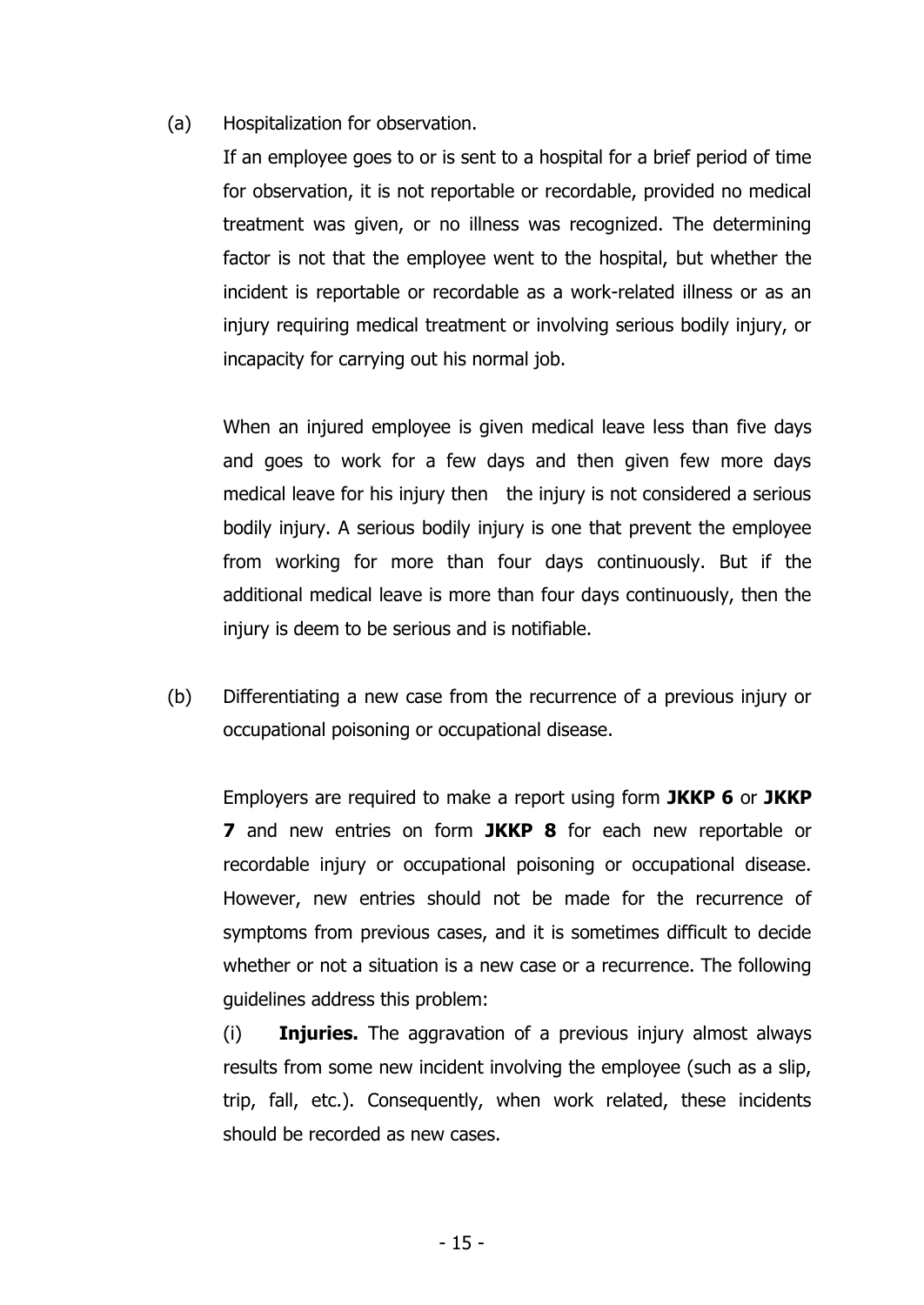(ii) **Occupational Poisoning/Disease.** Generally, each occupational poisoning or occupational disease should be reported and recorded with a separate entry on the form **JKKP 8**. However, certain occupational disease, such as silicosis, may have prolonged effects which may recur over time. The recurrence of these symptoms should not be recorded as new cases on the **JKKP 8** form. The recurrence of symptoms of previous occupational poisoning or occupational disease may require adjustment of entries on the register for previously recorded cases to reflect possible changes in the extent or outcome of the particular case. Some occupational poisoning or occupational disease, such as certain dermatitis or respiratory conditions, may recur as the result of new exposures to sensitizing agents, and should be recorded as new cases.

5.5. The Occupational Safety and Health Act of 1994 require employers to notify and record only those injuries, dangerous occurrence, occupational poisoning and occupational disease that are work related. Work relationship is established under the notifying system when the injury or occupational poisoning and occupational disease results from an event or exposure in the work environment. The work environment is primarily composed of

- a) the employer's premises, and
- b) other locations where employees are engaged in work-related activities or are present as a condition of their employment. When an employee is off the employer's premises, work relationship must be established; when on the premises, this relationship is presumed. The employer's premises encompass the total establishment, including not only the primary work facility, but also such areas as company storage facilities. In addition to physical locations, equipment or materials used in the course of an employee's work are also considered part of the employee's work environment. **Chart 2** provides a simple guide for establishing the work relationship of cases.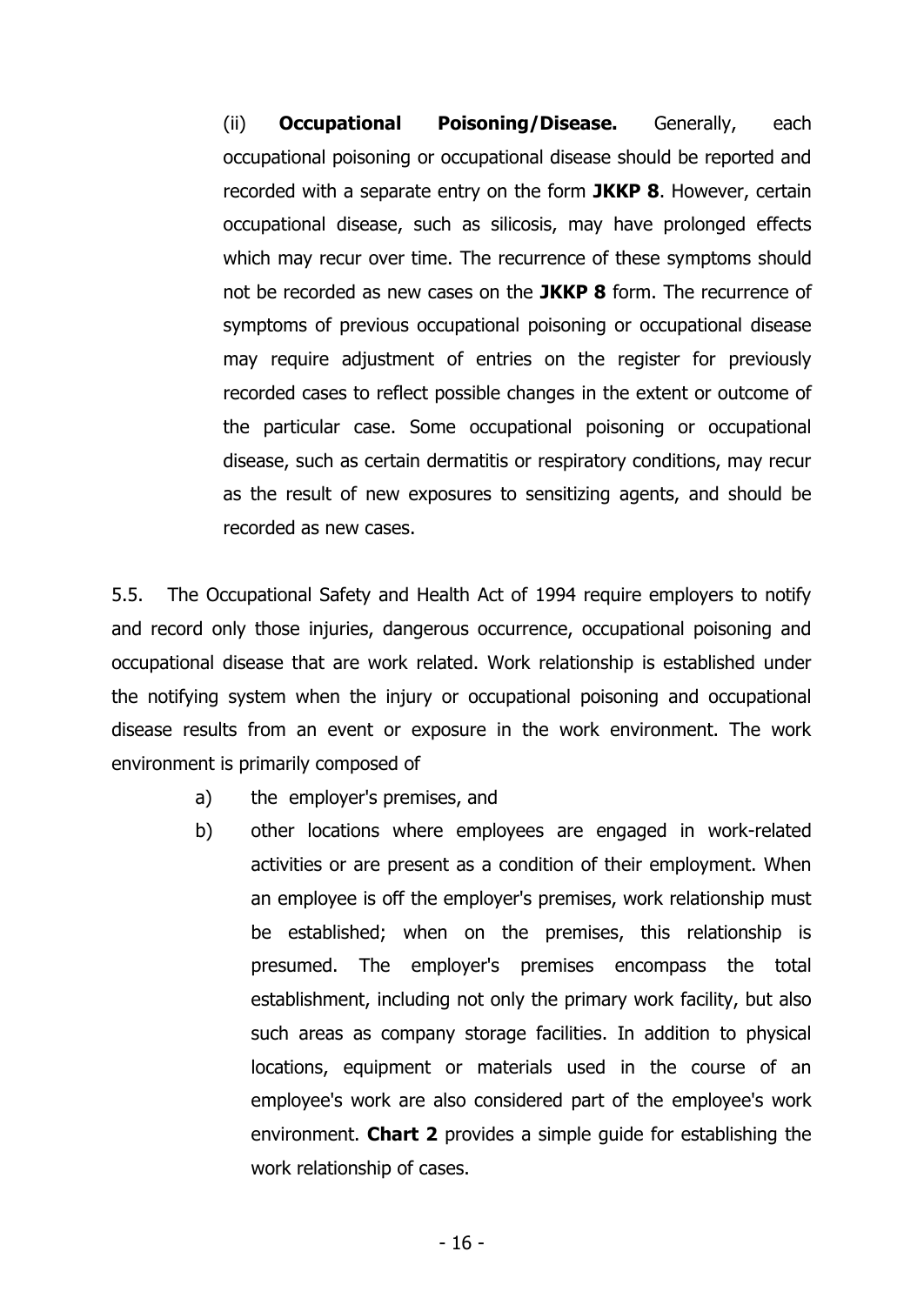#### CHART 1: WHAT AN EMPLOYER MUST DO IN THE CASE OF AN ACCIDENT, DANGEROUS OCCURRENCE, OCCUPATIONAL POISONING OR OCCUPATIONAL DISEASE

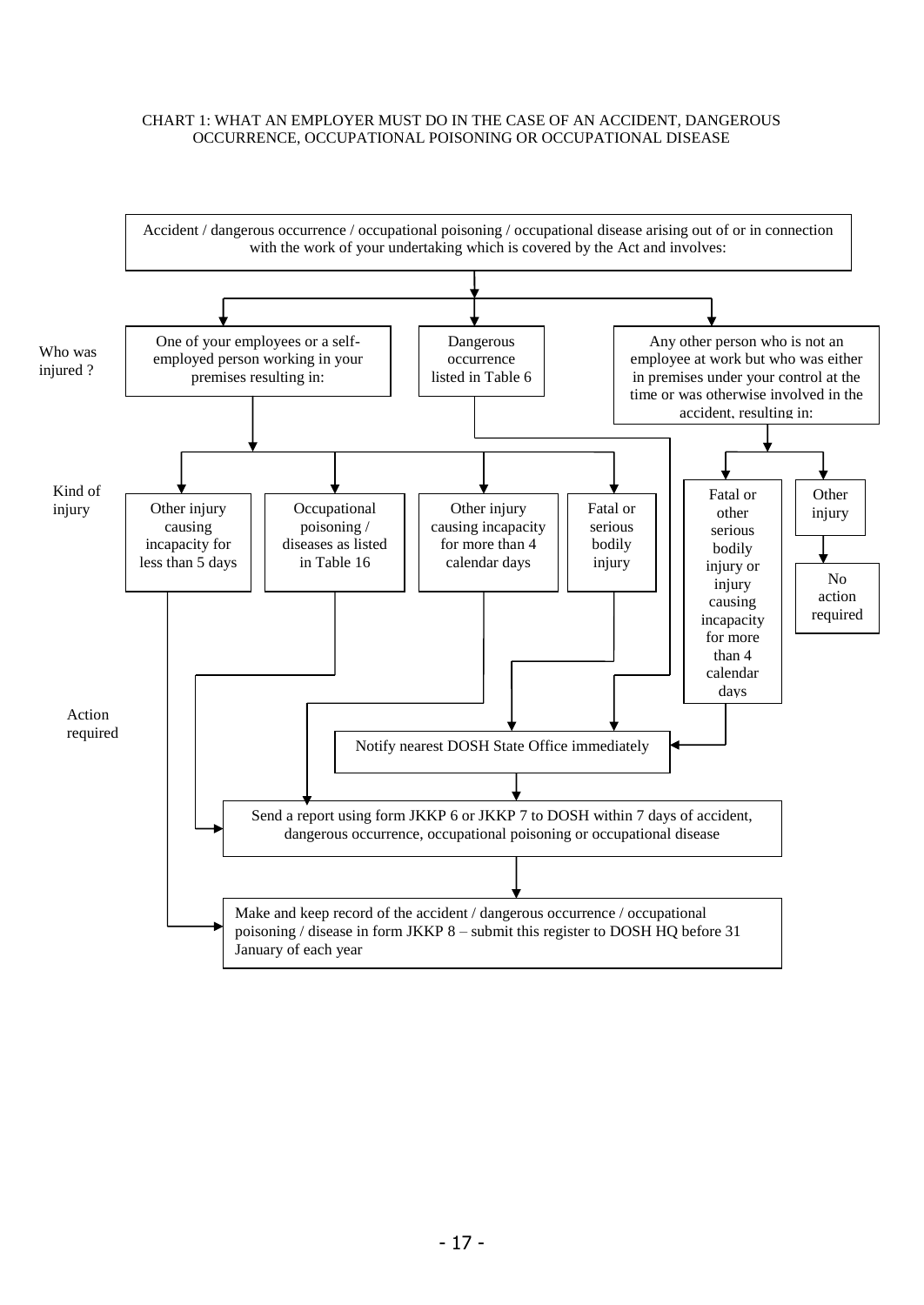#### CHART 2: GUIDELINES FOR ESTABLISHING WORK RELATIONSHIP



5.6. Injuries, occupational poisoning or occupational diseases that resulted from an event or exposure on the employer's premises are generally considered work related. The employer's premises consist of the total establishment. They include the primary work facilities and other areas which are considered part of the employer's general work area.

5.7. The presumption of work relationship for activities on the employer's premises is arguable. Situations where the presumption would not apply include:

(a) When a worker is on the employer's premises as a member of the general public and not as an employee, and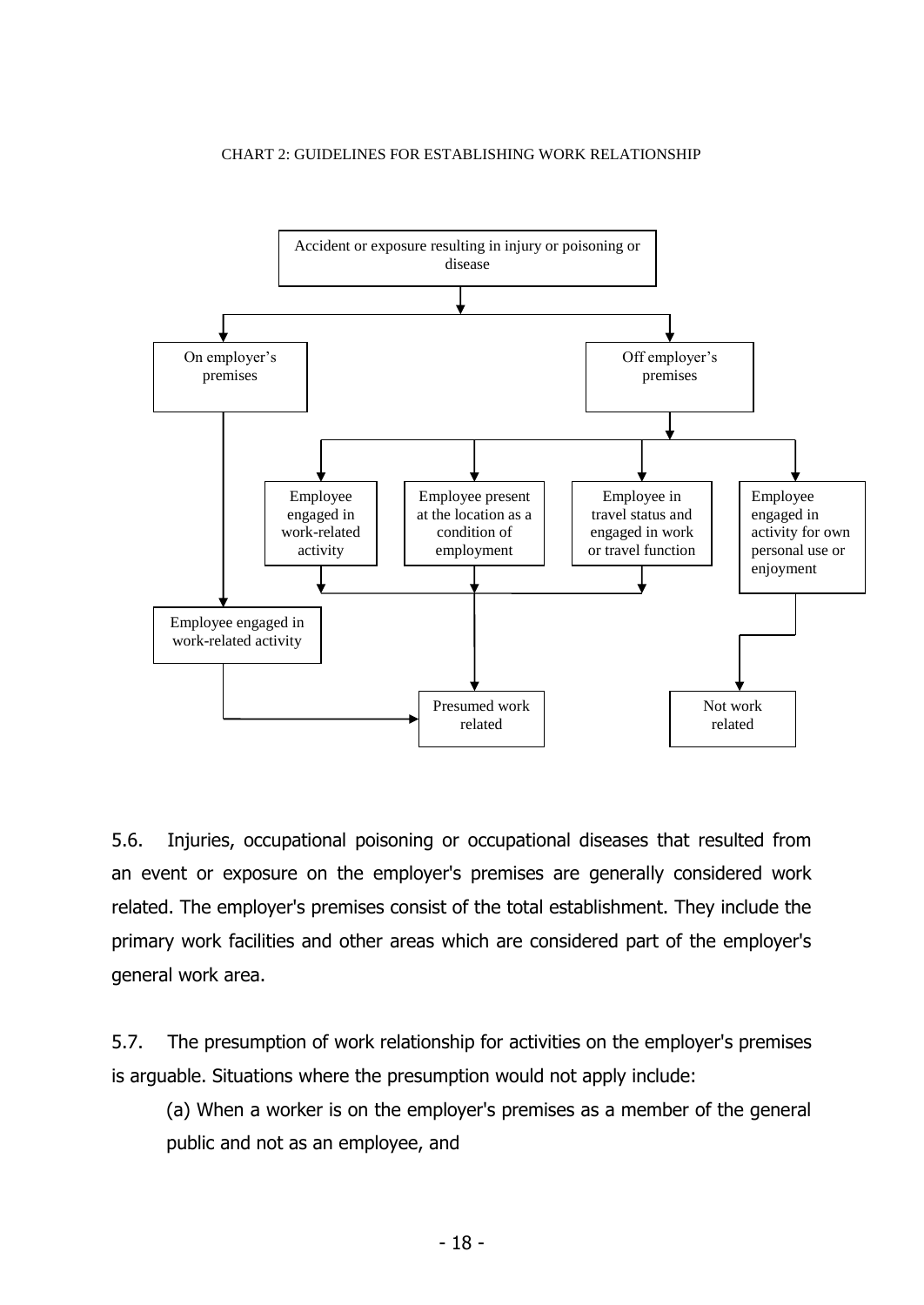(b) when employees have symptoms that merely surface on the employer's premises, but are the result of a non-work related event or exposure off the premises.

The following subjects warrant special mention:

(i) Company restrooms, hallways, and cafeterias are all considered to be part of the employer's premises and constitute part of the work environment. Therefore, injuries occurring in these places are generally considered work related.

(ii) For reporting and record keeping purposes, the definition of work premises excludes all employer controlled ball fields, tennis courts, golf courses, parks, swimming pools, gyms, and other similar recreational facilities which are often apart from the workplace and used by employees on a voluntary basis for their own benefit, primarily during off-work hours. Therefore, injuries to employees in these recreational facilities are not reportable or recordable unless the employee was engaged in some work-related activity, or was required by the employer to participate.

(iii) Company parking facilities are generally **not** considered part of the employer's premises. Therefore, injuries to employees on these parking lots are not presumed to be work related, and are not reportable or recordable unless the employee was engaged in some work-related activity.

5.8. When an employee is off the employer's premises and suffers an injury or a disease from an exposure, work relationship must be established; it is not presumed. Injuries and occupational poisoning or occupational disease exposures off premises are considered work related if the employee is engaged in a work activity or if they occur in the work environment. The work environment in these instances includes locations where employees are engaged in job tasks or work-related activities, or places where employees are present due to the nature of their job or as a condition of their employment. Employees who travel on company business shall be considered to be engaged in work-related activities all the time they spend in the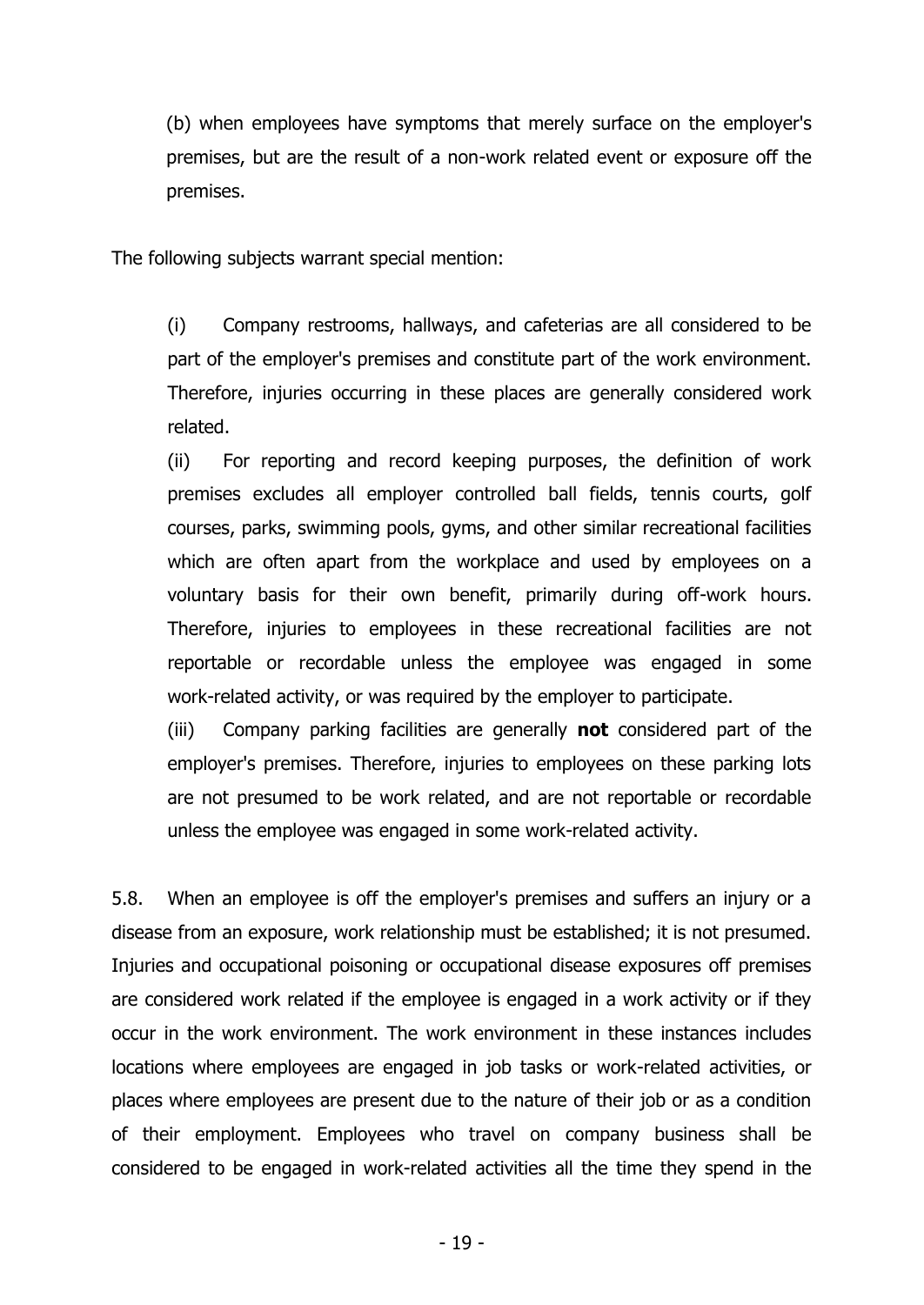interest of the company, including, but not limited to, travel to and from customer contacts, and entertaining or being entertained for the purpose of transacting, discussing, or promoting business, etc. However, an injury, poisoning or disease would not be reportable/recordable if it occurred during normal living activities (eating, sleeping, recreation); or if the employee deviates from a reasonably direct route of travel (side trip for vacation or other personal reasons). He would again be in the course of employment when he returned to the normal route of travel.

5.9. Under the Act, all work-related accident, dangerous occurrence, occupational poisoning or occupational disease and injury must be reported and recorded. For the purpose of form **JKKP 8**, the distinction between injuries and poisoning or disease has to be established. Whether a case involves an injury or disease is determined by the nature of the original event or exposure which caused the case, not by the resulting condition of the affected employee. Injuries are caused by instantaneous events in the work environment. Cases resulting from anything other than instantaneous events are considered poisoning or disease. This concept of diseases includes acute illnesses which result from exposures of relatively short duration. Some conditions may be classified as either an injury or poisoning or disease but not both, depending upon the nature of the event that produced the condition. For example, a loss of hearing resulting from an explosion (an instantaneous event) is classified as an injury; the same condition arising from exposure to industrial noise over a period of time would be classified as an occupational disease.

5.10. Employers are required to report and record the occurrence or likely occurrence of all occupational poisoning or occupational disease. Occupational poisoning or occupational diseases are those which are listed in **table 16**, or any abnormal condition or disorder, caused by exposure to occupational hazards. It includes acute and chronic poisonings or diseases which may be caused by inhalation, absorption, ingestion, or direct contact. However, a case more difficult to diagnose, such as silicosis, would require evaluation by trained medical personnel. In such cases, employers are advised to seek the professional advice from their occupational health practitioner.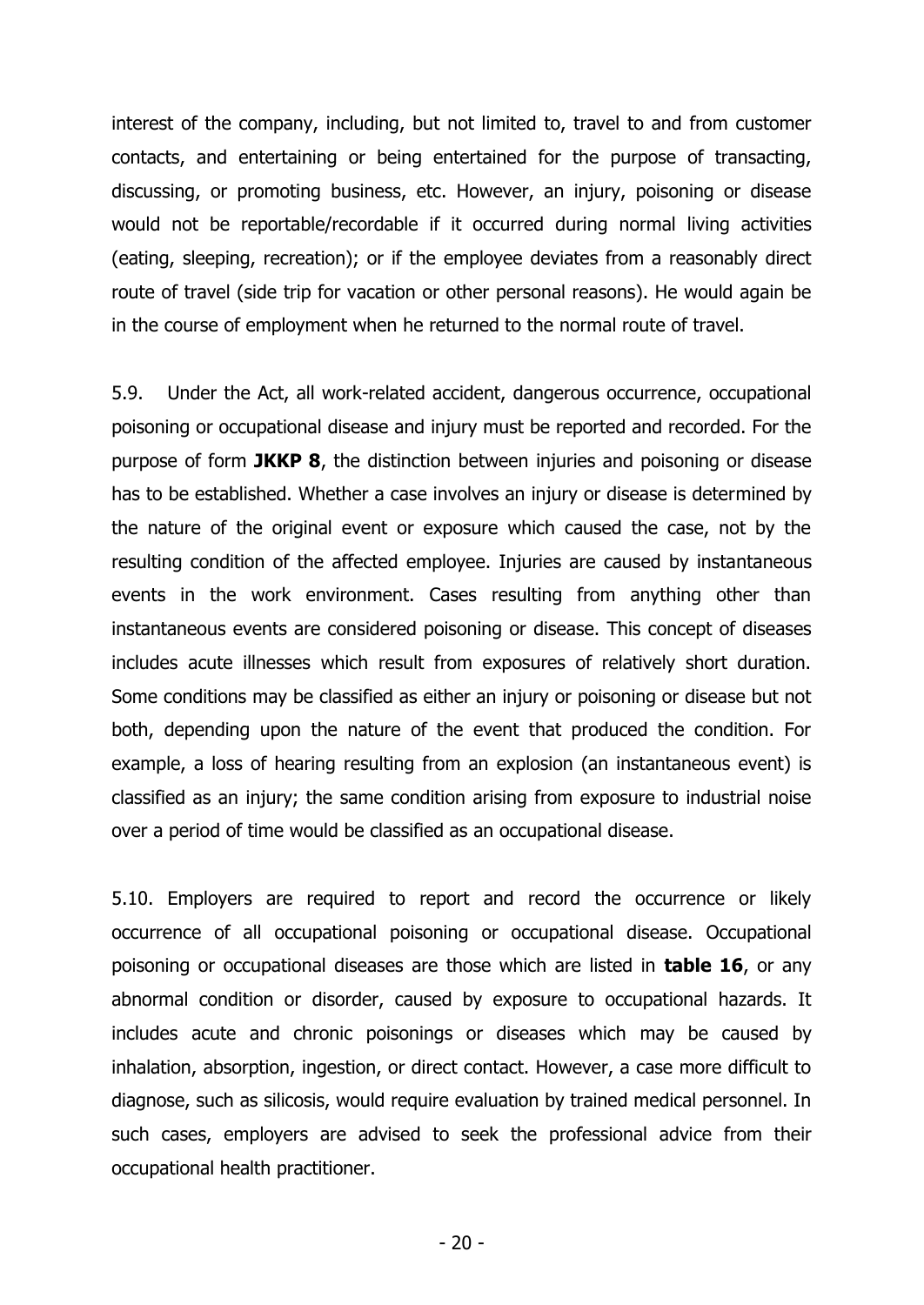## **6. Categories of Recordable Cases**

6.1. Once the employer has been notified that an injury or occupational poisoning or occupational disease has occurred, the case must be evaluated to determine its extent or outcome and to be recorded in **JKKP 8** form. There are three categories of recordable cases: Fatalities, lost workday cases, and cases without lost workdays caused by an accident, occupational poisoning or occupational diseases. Every recordable case must be placed in only one of these categories. Cases of dangerous occurrence as listed in the Second Schedule must also be recorded.

6.2. All work-related fatalities occurring within one year of the date of accident or diagnosis of occupational poisoning or occupational disease must be notified and recorded.

6.3. Lost workday cases occur when the injured or ill employee experiences either days away from work, days of restricted work activity, or both. In these situations, the injured or ill employee is affected to such an extent that:

> (i) days must be taken off from the job for medical treatment or recuperation; or

> (ii) the employee is unable to perform his normal work over a normal shift, even though the employee may be able to continue working.

The emphasis is on the employee's inability to perform normal work over a normal shift. Injuries and occupational poisoning or occupational disease are not considered lost workday cases unless they affect the employee beyond the day of injury or diagnosis of occupational poisoning or occupational disease. When counting the number of days away from work or days of restricted work activity, do not include the initial day of injury or diagnosis of occupational poisoning or occupational disease, but include any days on which the employee would not have worked even though able to work (holidays, vacations, etc.).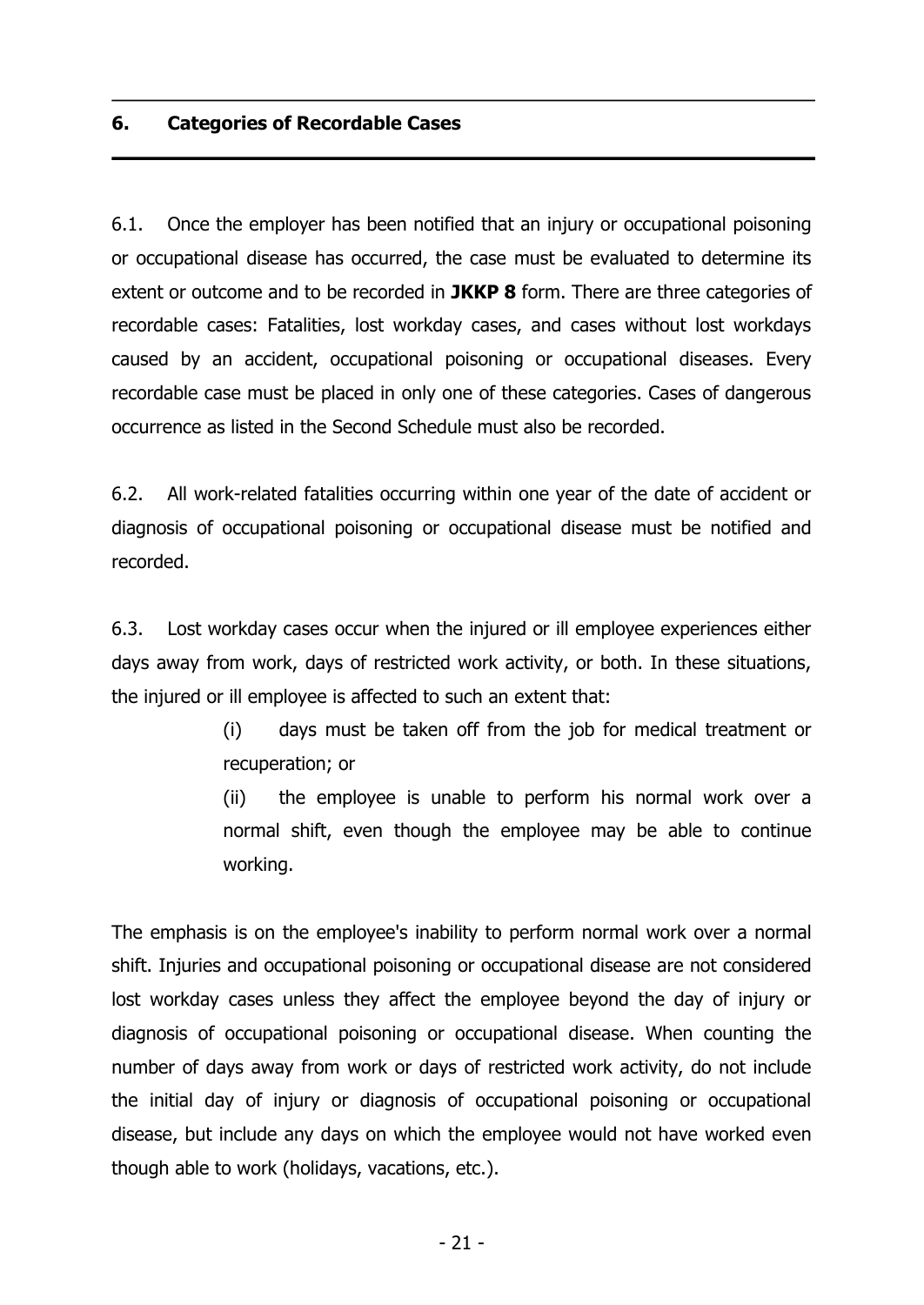6.4. Cases without lost workdays, consist of the relatively less serious injuries and occupational poisoning or occupational disease which satisfy the criteria for recordability but which do not result in death or require the affected employee to have days away from work or days of restricted work activity beyond the date of injury or diagnosis of occupational poisoning or occupational disease.

## **7. The Mechanism of Notifying and Record keeping**

- 7.1 Three forms are used for notifying and record keeping.
	- (a) Form **JKKP 6:** Form for Notification of Accident and Dangerous Occurrence.
	- (b) Form **JKKP 7:** Form for Notification of Occupational Poisoning and Occupational Disease.
	- (c) Form **JKKP 8:** Serves as the Register of Occupational Accidents, Dangerous Occurrence, Occupational Poisoning and Occupational Disease, on which the occurrence and extent of cases are recorded during the year; and is used to summarize the records of occupational accidents, dangerous occurrence, occupational poisoning and occupational disease, at the end of the year to satisfy employers' obligations to submit the register.

7.2. Form **JKKP 6 (Appendix 1):** Form for Notification of Accident and Dangerous Occurrence

a) Employer is to fill this form **JKKP 6** and send to the nearest Department of Occupational Safety and Health Office within seven days of the date of accident or dangerous occurrence.

b) For every accident or dangerous occurrence reported using this form, it is necessary to record the incident in the register i.e. in **JKKP 8** form.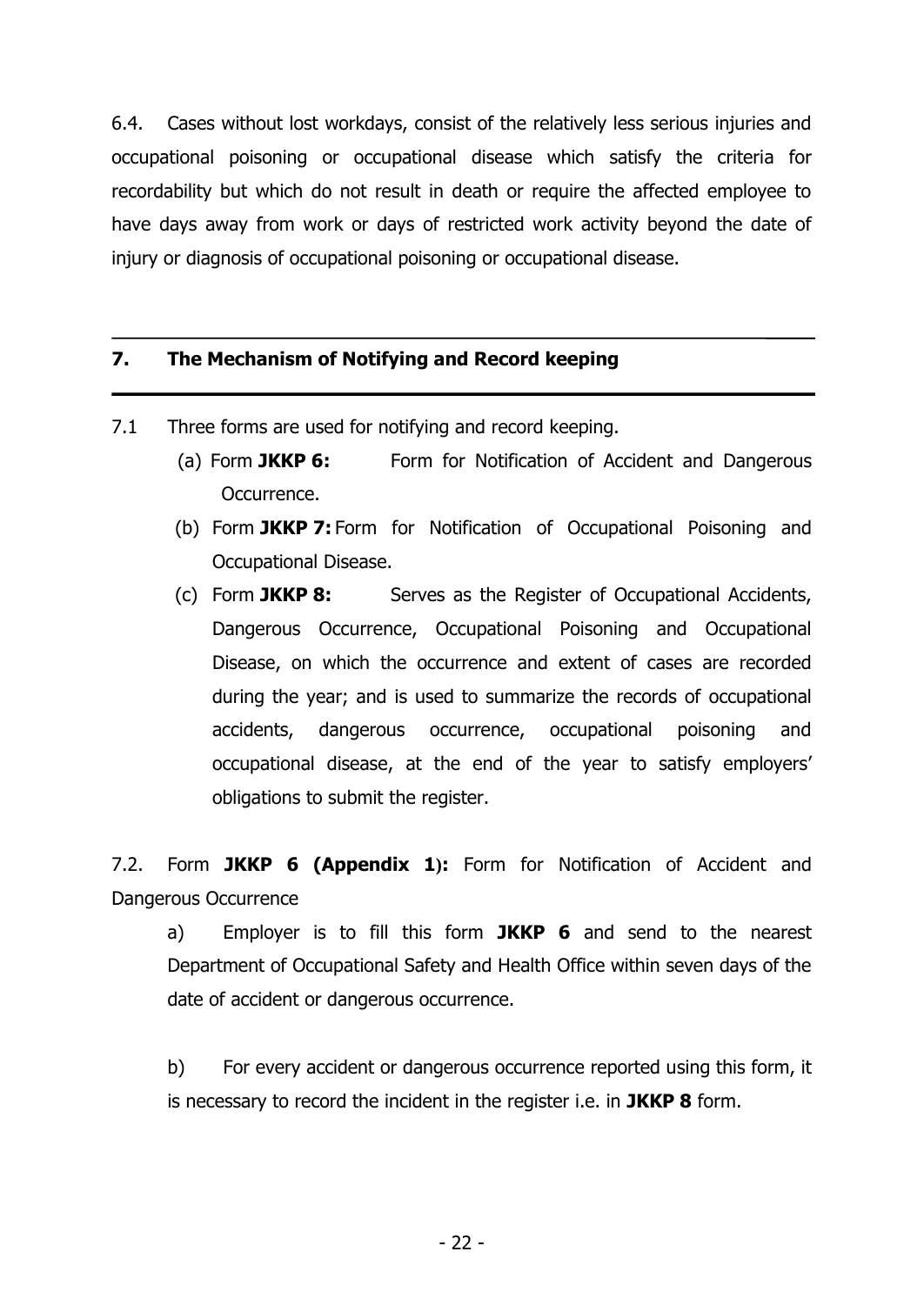7.3. Form **JKKP 7 (Appendix 2)**: Form for Notification of Occupational Poisoning and Occupational Diseases

a) Employers of any person suffering from any of the occupational poisoning or occupational disease listed in **Third Schedule** of the regulation or **Table 16** shall report to the nearest Department of Occupational Safety and Health Office using form **JKKP 7** within seven days of knowing the case exist.

b) Every registered medical practitioner or a medical officer attending to, or called in to visit, a patient whom he believes to be suffering any of the occupational poisoning or occupational disease listed in **Third Schedule** of the regulation or **Table 16** shall report the matter to the Director General using the form **JKKP 7** within seven days of diagnosing the poisoning or disease.

c) For every occupational poisoning or occupational disease reported using form **JKKP 7**, it is necessary to record the occurrence of the poisoning or disease in the form **JKKP 8** upon completion of investigation of the case by the employer.

7.4. The Register of Accidents, Dangerous Occurrence Occupational Poisoning and Occupational Diseases, (Form **JKKP 8 – Appendix 3**)

a) The register is used for recording details of all accidents, dangerous occurrences, occupational poisonings and occupational diseases that occurred at the work place whether notifiable or not. The register also to be used in classifying occupational injuries and occupational poisoning and occupational disease, and for noting the extent of each case. The register shows when the accidents, dangerous occurrence, occupational poisoning or occupational diseases occurred, to whom, the regular job of the injured or ill person at the time of the accident or poisoning or diseases exposure, the kind of injury or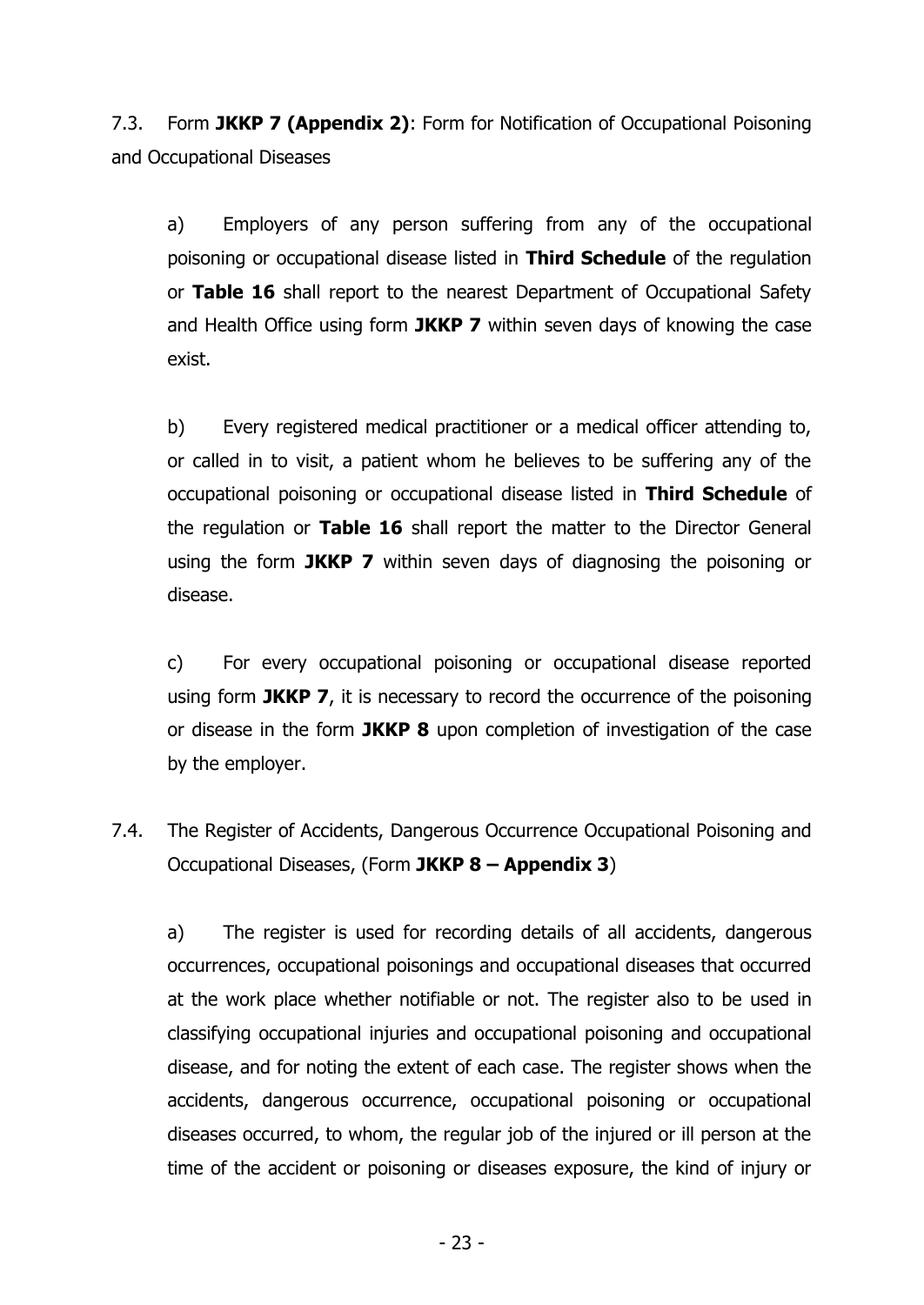poisoning or diseases, how much time was lost, whether the case resulted in a fatality, etc. The register consists of three parts: A descriptive section which identifies the employee and briefly describes the injury or poisoning or diseases; a section covering the extent of the injuries recorded; and a section on the type and extent of poisoning or diseases.

b) The **JKKP 8** form is used by employers as their record of accidents, dangerous occurrence, occupational poisoning and occupational disease. However, a private form equivalent to the **JKKP 8** form, such as a computer printout, may be used if it contains the same detail as the **JKKP 8** form and is as readable and comprehensible as the **JKKP 8** form to a person not familiar with the equivalent form.

7.5 The employers is required to send to the Director General the form **JKKP 8** before **31 January of each year**. The register shall contain records for a period of twelve months ending 31 December of each year. For the purpose of complying to this requirement, it is required of the employer to reproduce the form **JKKP 8**.

If there are no recordable cases for that particular year, the employer shall inform in writing to the Director General, giving details of the organization.

7.6 All the forms can be downloaded from the DOSH's website. The address of the website **[www.dosh.gov.my](http://www.dosh.gov.my/)** . The forms can also be obtained from any of the state offices in each state. Employers can be reproduce the forms on their own provided they have the same format and details.

### **8. LOCATION, RETENTION AND MAINTENANCE OF RECORDS**

8.1. Ordinarily, accident, dangerous occurrence, injury, poisoning and disease records must be kept by employers for each of their establishments. This chapter describes what is considered to be an establishment for record keeping purposes, where the records must be located, how long they must be kept, and how they should be updated.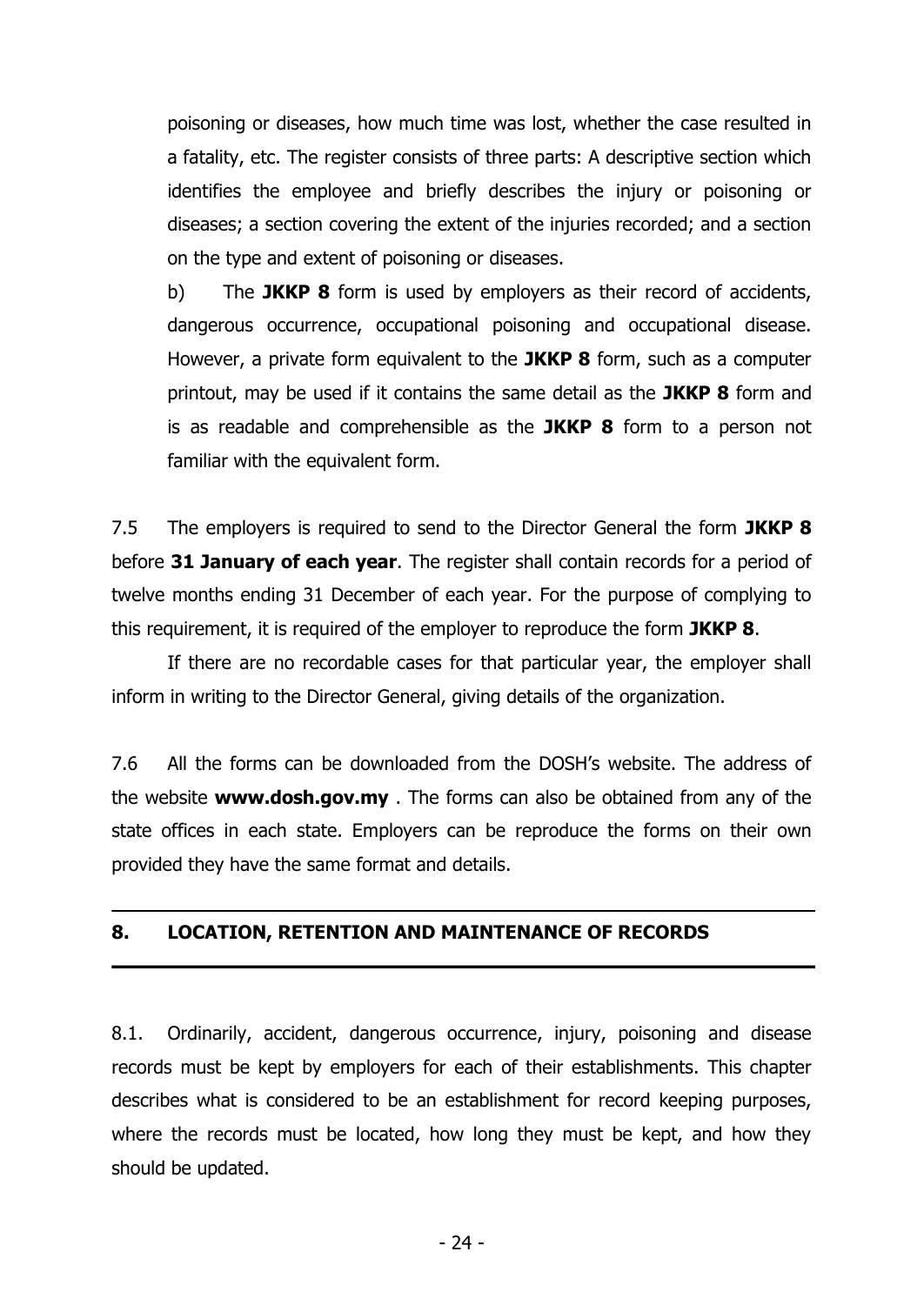8.2. If an employer has more than one establishment, a separate set of records must be maintained for each one. The reporting and record keeping requirement is for each establishment or place of work i.e. for each "single physical location where business is conducted or where services or industrial operations are performed." Examples include a factory, mill, store, hotel, restaurant, movie theater, farm, ranch, sales office, warehouse, or central administrative office.

8.3. Accident, dangerous occurrence, injury, poisoning and disease records (Form **JKKP 6, JKKP 7** and JKKP 8) must be kept for every physical location where operations are performed. As a guidance records for these employees should be located as follows:

- a) Records for employees working at fixed locations, such as factories, stores, restaurants, warehouses, etc., should be kept at the work location.
- b) Records for employees who report to a fixed location but work elsewhere should be kept at the place where the employees report each day. These employees are generally engaged in activities such as agriculture, construction, transportation, etc.
- c) Records for employees whose payroll or personnel records are maintained at a fixed location, but who do not report or work at a single establishment, should be maintained at the base from which they are paid or the base of their firm's personnel operations. This category includes generally unsupervised employees such as traveling salespeople, technicians, or engineers who spend most of their time at site.
	- d) There are employees who do not work at fixed location or fixed place of work, are subjected to common supervision, but do not report or work at a fixed location on a regular basis. Examples these employees are engaged in physically dispersed activities that occur in construction, installation, repair, or service operations. Records for these employees should be located as follows: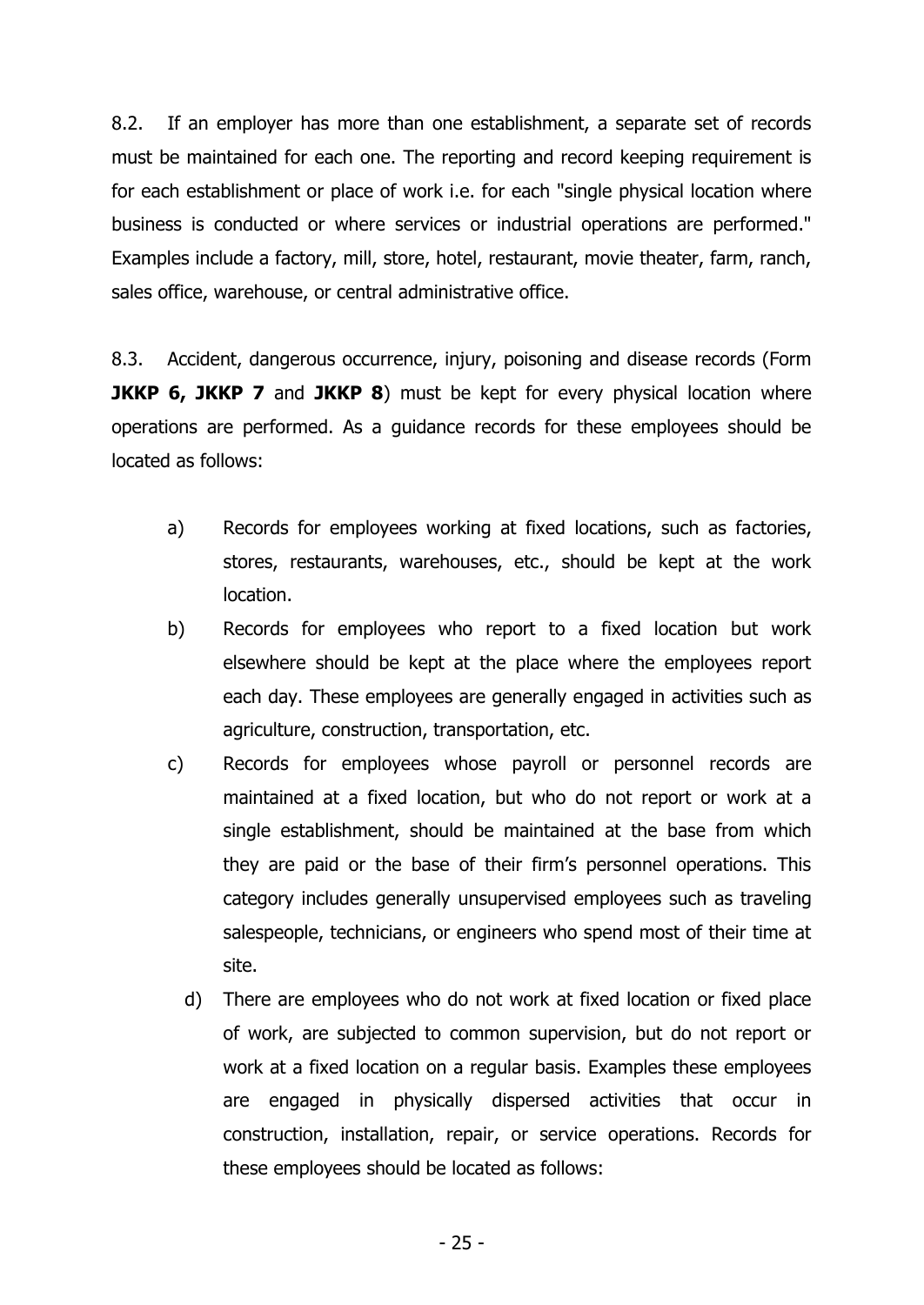- i) Records may be kept at the field office or mobile base of operations.
- ii) Records may also be kept at an established central location. If the records are maintained centrally:

(l) the address and telephone number of the place where records are kept must be available at the worksite; and (2) there must be someone available at the central location during normal business hours to provide information from the records.

8.4. Form **JKKP 8** must be retained in each establishment for at least 5 calendar years from the date on which it was made. If an establishment changes ownership, the new employer must preserve the records for the remainder of the 5-year period. However, the new employer is not responsible for updating the records of the former owner.

8.5. In addition to keeping a copy of the records on a calendar year basis, employers are required to update form **JKKP 8** to include newly discovered cases and to reflect changes which occur in recorded cases after the end of the calendar year. Maintenance or updating of the register is different from the retention of records discussed in the previous chapter. Although all accident, injury, dangerous occurrence, occupational poisoning and occupational disease records must be retained, only the register i.e. form **JKKP 8** must be updated by the employer. If, during the 5-year retention period, there is a change in the extent or outcome of an injury or poisoning or disease which affects an entry on a previous year's register, then the first entry should be lined out and a corrected entry made on that register. Also, new entries should be made for previously unrecorded cases that are discovered after the end of the year in which the case occurred. Register totals should also be modified to reflect these changes.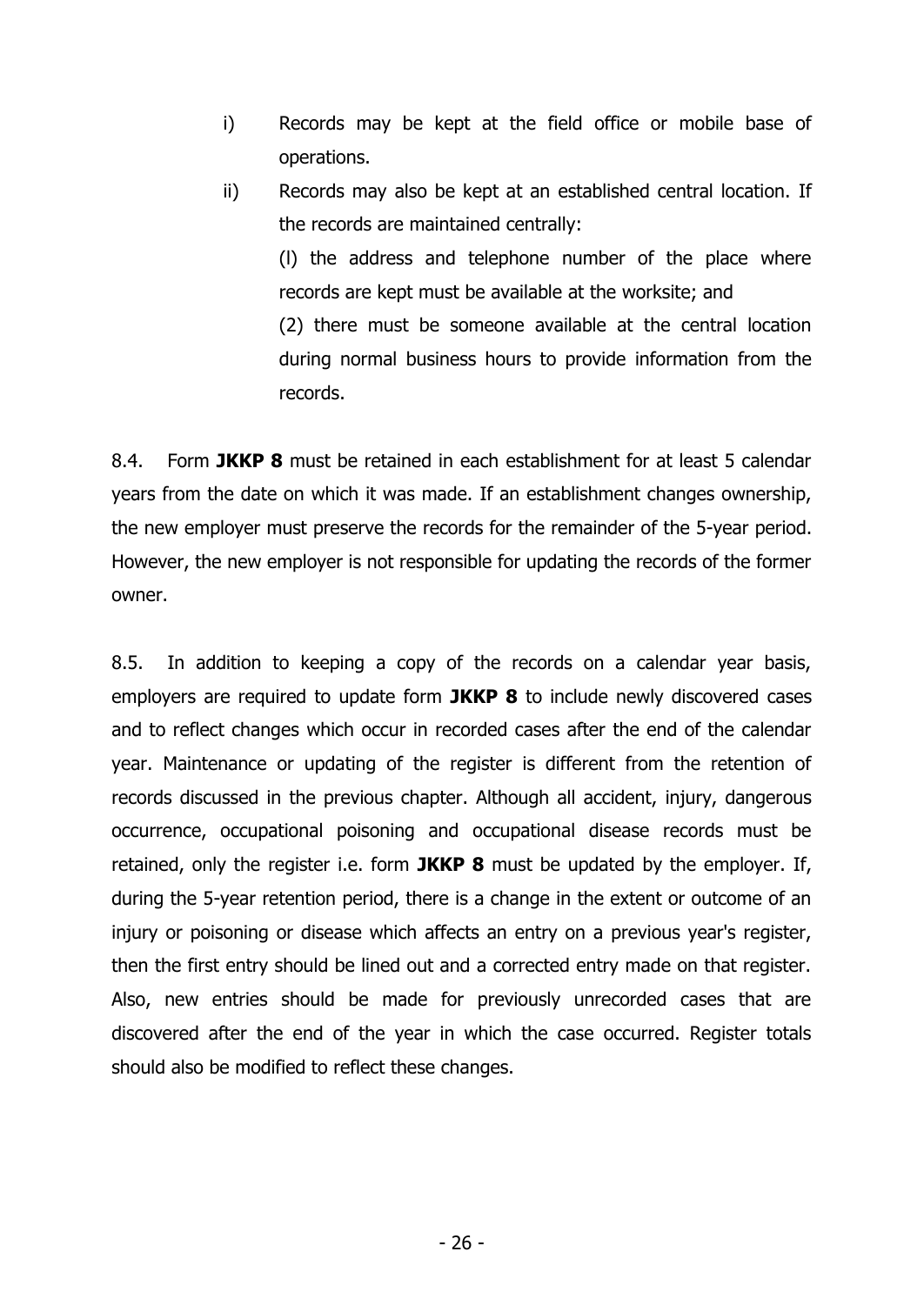## **9. REQUIREMENT OF FURTHER INFORMATION**

9.1. The Director General may require further information connected to the accident, dangerous occurrence, occupational poisoning or occupational disease such as those specified in **Fourth Schedule** or in a format as in form **JKKP 9** and **JKKP 10**. The employer may have to fill in the necessary forms when requested by the department. The employers or his representatives have to do their own accident investigations before they can fill the forms. The guides on how to fill the forms are in **Appendix 5** and **Appendix 7** respectively.

# **10. ACCESS TO RECORDS AND PENALTIES FOR FAILURE TO COMPLY WITH NOTIFYING AND RECORD KEEPING OBLIGATIONS**

10.1. This chapter covers subjects related to insuring the integrity of the notifying and record keeping process, access to records and penalties for record keeping violations.

10.2. Availability of the records for viewing, inspection and examination is the focus of Part XI of the Occupational Safety and Health Act 1994. This part of the Act provides, among others, that all records be made available for inspection, viewing or copying by any occupational safety and health officer in discharging his power under the Act.

10.3. (a) Section 51 of the Act and regulation 13 of the Occupational Safety and Health (Notification of Accident, Dangerous Occurrence, Occupational Poisoning and Occupational Disease) Regulations 2004 prescribes penalties for failure to report and keep records. The penalties for conviction is a fine not exceeding ten thousand Ringgit Malaysia or to imprisonment for a term not exceeding one year or to both.

(b) The records are an important source of information for all groups and individuals interested in promoting occupational safety and health. In addition, the